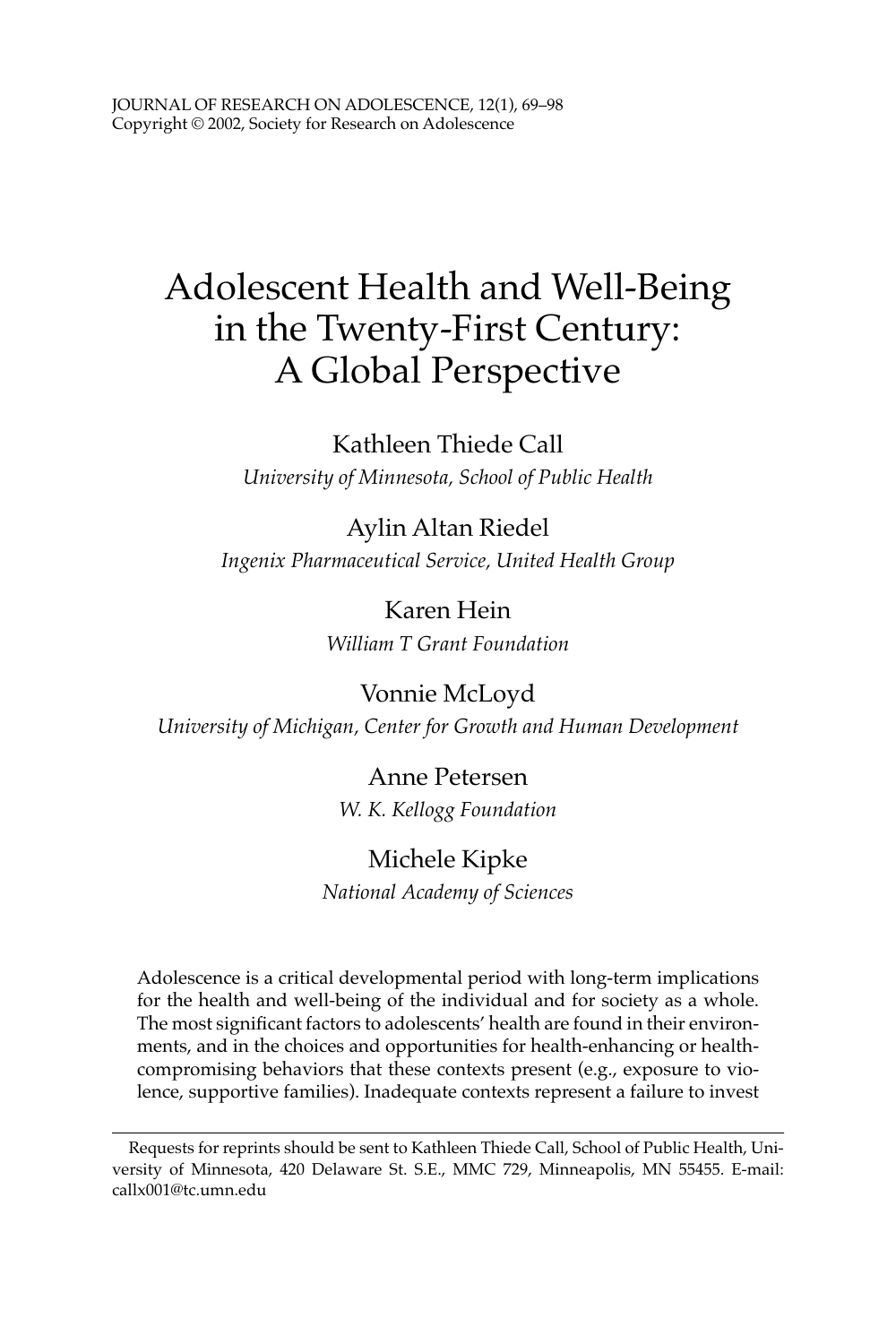#### 70 CALL, RIEDEL, HEIN, ET AL.

in and protect adolescents, a choice to alienate rather than integrate them into society. This article describes a number of societal trends, including growing poverty and income disparities, government instability, the changing health-care system, the spread of HIV/AIDS, increased migration and urbanization, changing family and cultural contexts, and new information technology. The health implications of these trends for the well-being of adolescents in the 21st century are contemplated.

On the surface, adolescence appears to be one of the healthiest periods of the life course. Adolescents have survived the infectious ailments of childhood and most do not yet have chronic conditions or the experiences of declining health associated with older adulthood (Ozer, Brindis, Millstein, Knopf, & Irwin, 1998). The perception and classification of adolescents' health, however, depends on one's definition. A narrow definition, based on morbidity and mortality, ignores the underlying, cumulative impact of adolescents' behaviors and experiences, which can create a burden of health problems that will be manifested later in life. It also ignores the positive habits and competencies that many adolescents develop that prepare them to be resilient as adults. Thus, adolescents in Manila or London who are influenced by peers to take up smoking, alcohol, or illicit drug use acquire a behavior with lifelong implications for their health; youth in India who work in a glass factory are exposed to cyanide with cumulative effects (Verma & Saraswathi, 2002). Likewise, young people in any part of the world who learn from a parent or teacher to protect themselves from AIDS (through abstinence or safe sex practices), or who develop capacities for good decision-making through a life-skills class, have improved their long-term well-being.

A central factor in adolescents' health and well-being, as these examples suggest, is adolescents' interactions with their environments, with the people and settings in their daily lives. In this article, we adopt the broad view of health used by the World Health Organization (WHO, 1978), which takes into account adolescents' physical, social, and psychological well-being, as well as their collective contribution to the well-being of others. We advocate a developmental perspective of health and well-being that views adolescents' interactions with the contexts of daily life as the primary determinants of their preparation for healthy adulthood (Bronfenbrenner, 1977; Eccles, Lord, Roeser, Barber, & Jozefowicz, 1997). This approach is aimed at identifying features of contexts that allow for healthy choices and match adolescents' developmental needs with appropriate challenges and encouragement (Lerner & Galambos, 1998; WHO/UNFPA/UNICEF Study Group on Programming for Adolescent Health, 1999).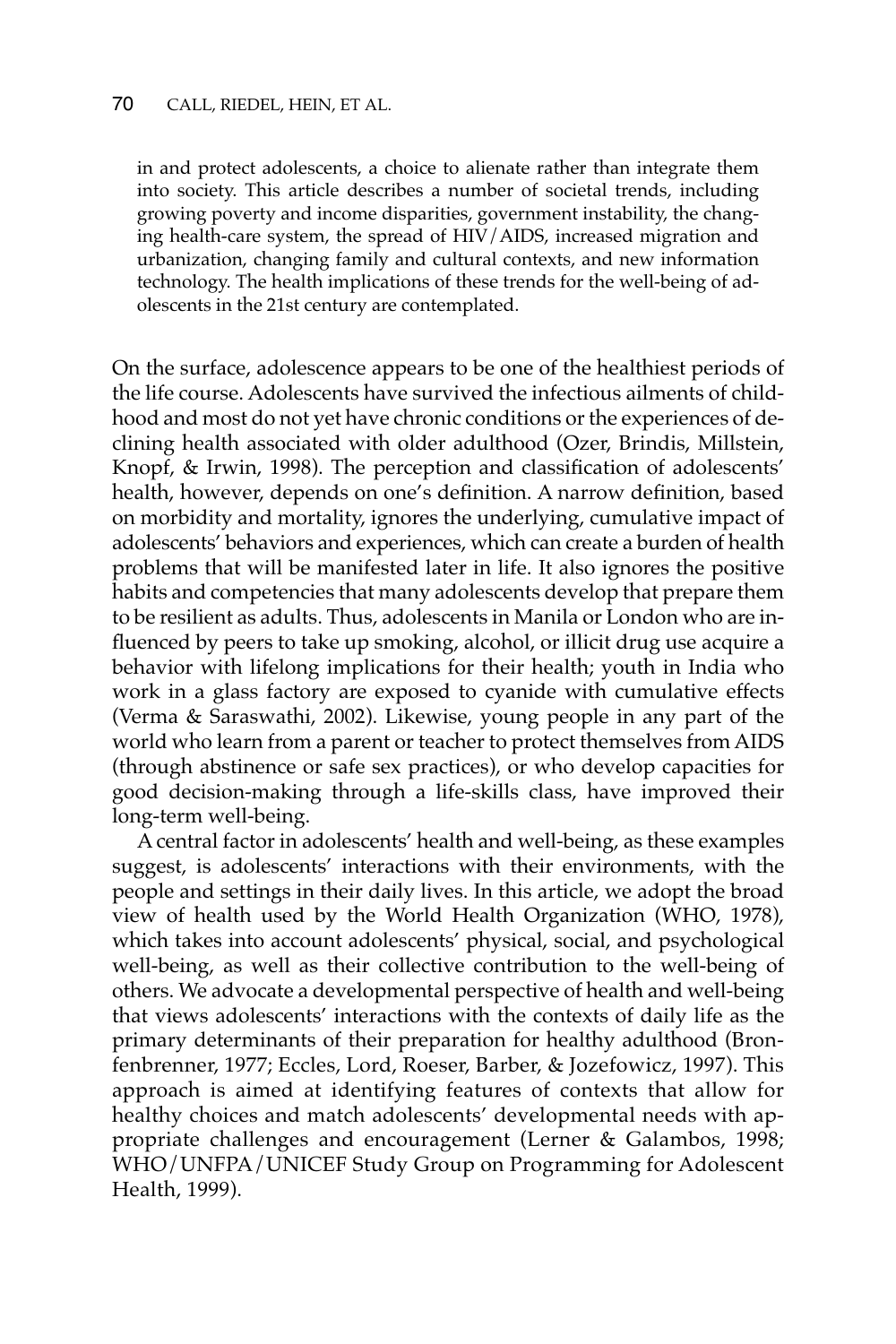What is striking as we move into the 21st century is how the daily contexts of adolescents' lives are changing, with major implications for their health. Macrolevel changes, such as demographic trends, widening economic disparities, globalization, changes in government, and service delivery, are altering the daily conditions of life for young people (Larson, 2002, this volume). These macrolevel changes are affecting the microcontexts in which adolescents spend their days—their homes, work settings, schools, and local communities—which, in turn, affect adolescents' health and well-being. In emphasizing these contextual influences, we do not mean to suggest that adolescents are passive actors in the transition to healthy adulthood. Adolescents play an active role in selecting and interacting with the contexts in their immediate environment (Call & Mortimer, 2001; Rutter, 1990). They have little or no influence, however, over the macrosocietal changes that are and will impact their health and wellbeing; and they may have constrained choices in selecting or influencing some of their immediate contexts. It is vital to ask how these macro- and microcontextual changes will influence the opportunities and choices that adolescents have for good health in the future.

A clear implication of this contextual view is that adolescent health is not the sole responsibility of health-care institutions or adolescents themselves. Adolescents' health is shaped by every sector of society, and the goal of promoting it requires international, national, and local commitment (WHO, 1984). The central theme in this article is that as the world changes, contexts need to be shaped to integrate, rather than alienate, adolescents; and the orientation of nations, communities, and businesses needs to be to invest in, not exploit, young people.

In this article, the current health and well-being of adolescents around the world are examined; and the likely impact of ongoing societal changes on adolescents' health and preparation for adulthood in the years ahead is evaluated. This is followed by a discussion of the ways in which communities can better integrate and invest in young people and their long-term health and well-being. First, it is necessary to provide a more complete developmental framework.

# **WHY THE HEALTH AND WELL-BEING OF ADOLESCENTS MATTER**

To grasp the importance of adolescent health, it is crucial to understand this developmental period. Adolescence typically is defined as beginning at puberty, a physiological transformation that gives boys and girls adult bodies and alters how they are perceived and treated by others, as well as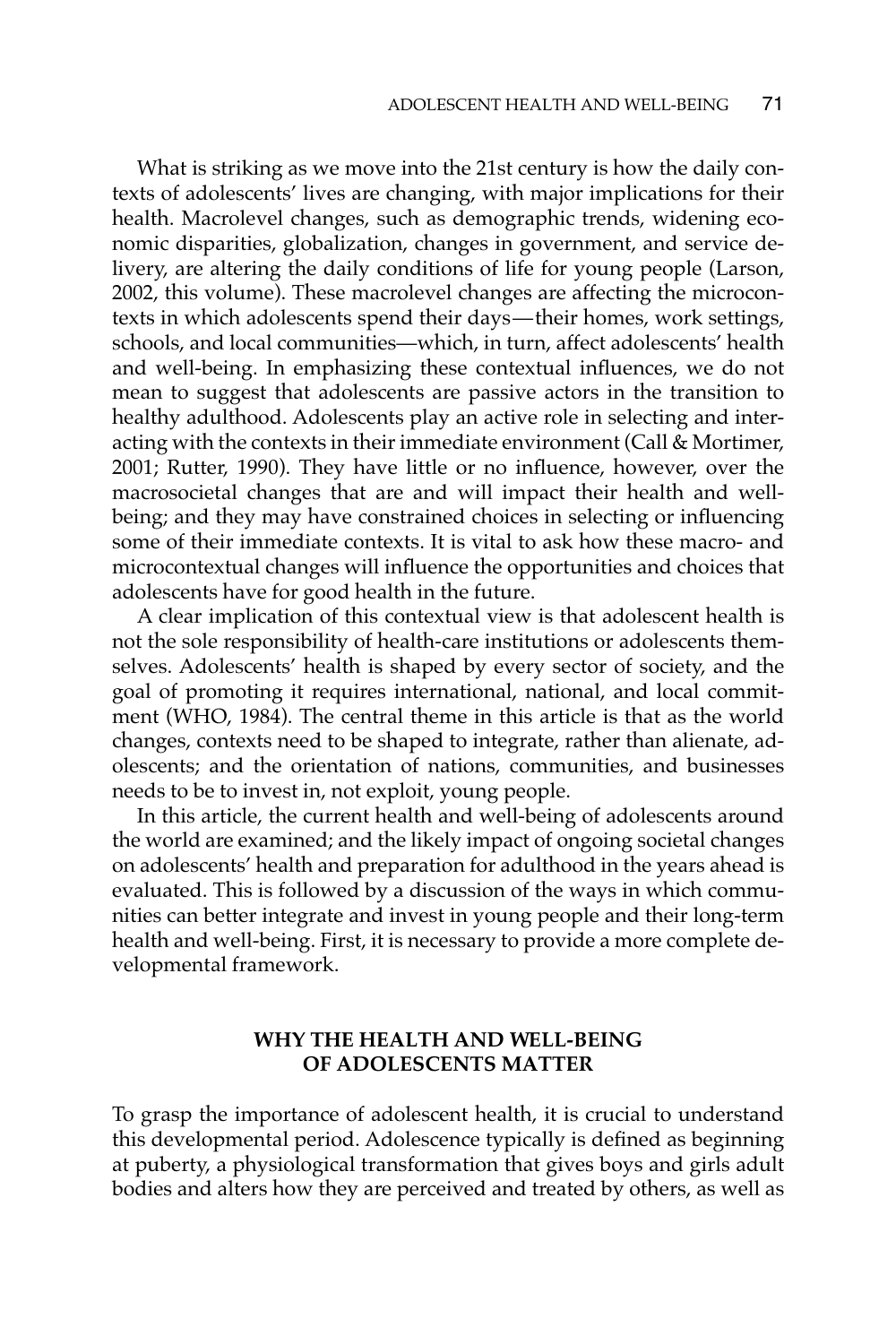how they view themselves. Adolescence is also a time for first experiences of various kinds: being out of the direct control of parents and guardians, living away from home, first sexual experiences, the transition from school to work, and the transition from the role of cared for to caregiver (Lerner & Galambos, 1998; Smith & Rutter, 1995). Of course, the nature and timing of these transitions differ markedly across societies, social classes, and, in some contexts, between boys and girls (Brown, Larson, & Saraswathi, 2002). In general, however, the adolescent years are a time of increasing independence, when a person's world expands to include new contexts of interaction. Influences outside of the family become increasingly important (WHO/UNFPA/UNICEF Study Group on Programming for Adolescent Health, 1999). Adolescents also begin to explore new identities; they practice and begin to assume some of the roles and responsibilities of adulthood (Eccles et al., 1997).

In the process of taking these developmental steps toward independence, adolescents make decisions and develop habits with lifelong implications for their health and well-being. The patterns of behavior begun in adolescence, both health enhancing and compromising behaviors, often carry through to adulthood (Maggs, Schulenberg, & Hurrelmann, 1997). Of course, the years prior to adolescence are important, too, both indirectly, in their effects on habits, and directly, because they contribute cumulatively to physical health. Circumstances and experiences occurring during gestation, infancy, and childhood (e.g., poverty and its correlates low birth weight, malnutrition, iron deficiency anemia, and lead poisoning) influence physical health prior to adolescence, and these effects may continue to accumulate through adolescence (Kuh, Power, Blane, & Bartley, 1997; McLoyd & Lozoff, in press). What is unique about adolescence is the turning point it provides for changes, both positive and negative, in behavioral patterns.

This is why the environments that adolescents experience are critical. As adolescents take key developmental steps, the daily contexts of their lives are vital influences that can hinder or foster the development of health and well-being. As adolescents spend less time in the family and more time in new contexts—with peers, in the community, in a work setting, and in romantic or sexual relationships—these contexts can maintain well-being, support resiliency, or increase risk.

There are multiple ways in which the developmental steps that occur in adolescence can accentuate risks. The new, more adult contexts that adolescents experience can often be less nurturing and more stressful than those of childhood, affecting mental health. These new contexts may also present new threats, such as the availability of alcohol and drugs, exposure to violence, and exposure to AIDS. For many adolescents, such threats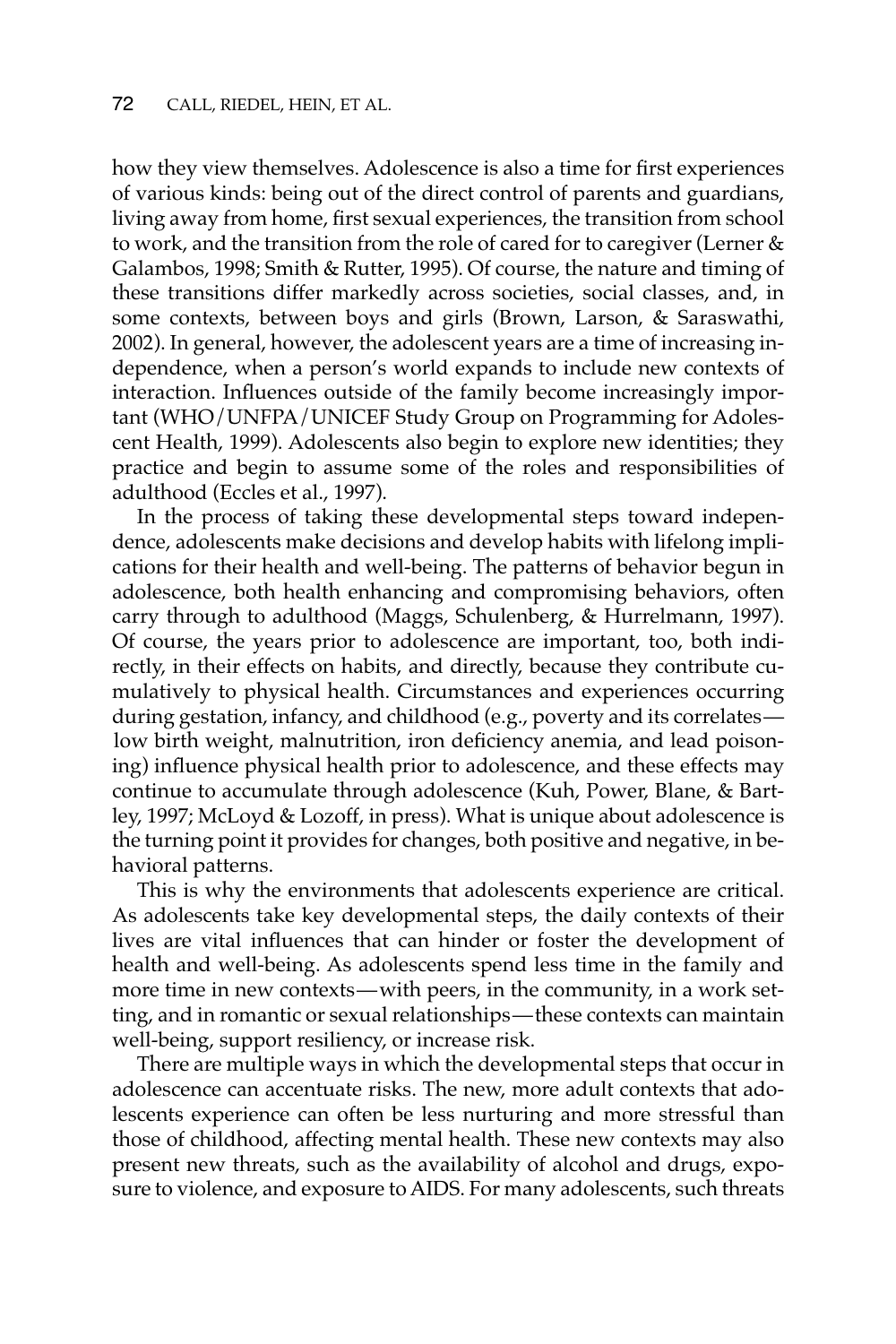to mental and physical health are compounded by other circumstances, such as when adolescents live in impoverished surroundings, experience ethnic or gender discrimination, or move to a new community or another country where they have fewer familiar resources to draw on (Crockett, 1997; Gore & Colten, 1991). The negative impacts of these developmental and environmental challenges is evident in data on the behavior and mental health of adolescents. Although the majority of youth move through the transition to adulthood with minimal difficulty or remarkable resiliency (Masten & Garmezy, 1985; Werner & Smith, 1982), rates of depressed mood (especially for girls), suicidal behavior, and other serious disorders increase from earlier age periods (Allgood-Merten, Lewinsohn, & Hops, 1990; Petersen, Sargiani, & Kennedy, 1991; WHO, 1998). Although most adolescents develop health-enhancing behaviors—in some cases after experimentation with less salutary lifestyle practices—many develop healthcompromising behaviors, such as unsafe sexual practices, substance use and abuse, poor nutrition, unhealthy eating habits, and lack of exercise (Perry, Story, & Lytle, 1997; WHO, 1998).

Just as adolescence is a period of increased developmental risk, however, it is also an important opportunity for the development of healthenhancing behaviors. The daily contexts that adolescents experience are vital to healthy development, too. Strong family and community connections help adolescents to develop resilience and coping skills, and prepare young people to choose healthy behaviors (Robinson & Garber, 1995; WHO/UNFPA/UNICEF Study Group on Programming for Adolescent Health, 1999). Supportive relationships and experiences of success foster the development of personal resources that, in turn, promote effective coping (Rutter, 1990). Across the world, it is not simply parents, but older siblings and peers, extended family, and community members (e.g., neighbors, teachers, employers, religious communities, youth groups, and elders) who take responsibility for the healthy upbringing and socialization of adolescents (Cauce, Felner, & Primavera, 1982; Verma & Saraswathi, 2002). Of course, these relationships need to be seen as reciprocal. Adolescents play an active and integral role in their own development as well as the functioning of their communities (Nsamenang, 2002). In sum, it is critical that features of adolescents' environments that lead to well-being and thriving are both discovered and promoted (Hein, 2000).

#### **THE CURRENT STATE OF ADOLESCENT HEALTH**

How are adolescents around the world doing? Are they having interactions with their environments that promote their present and future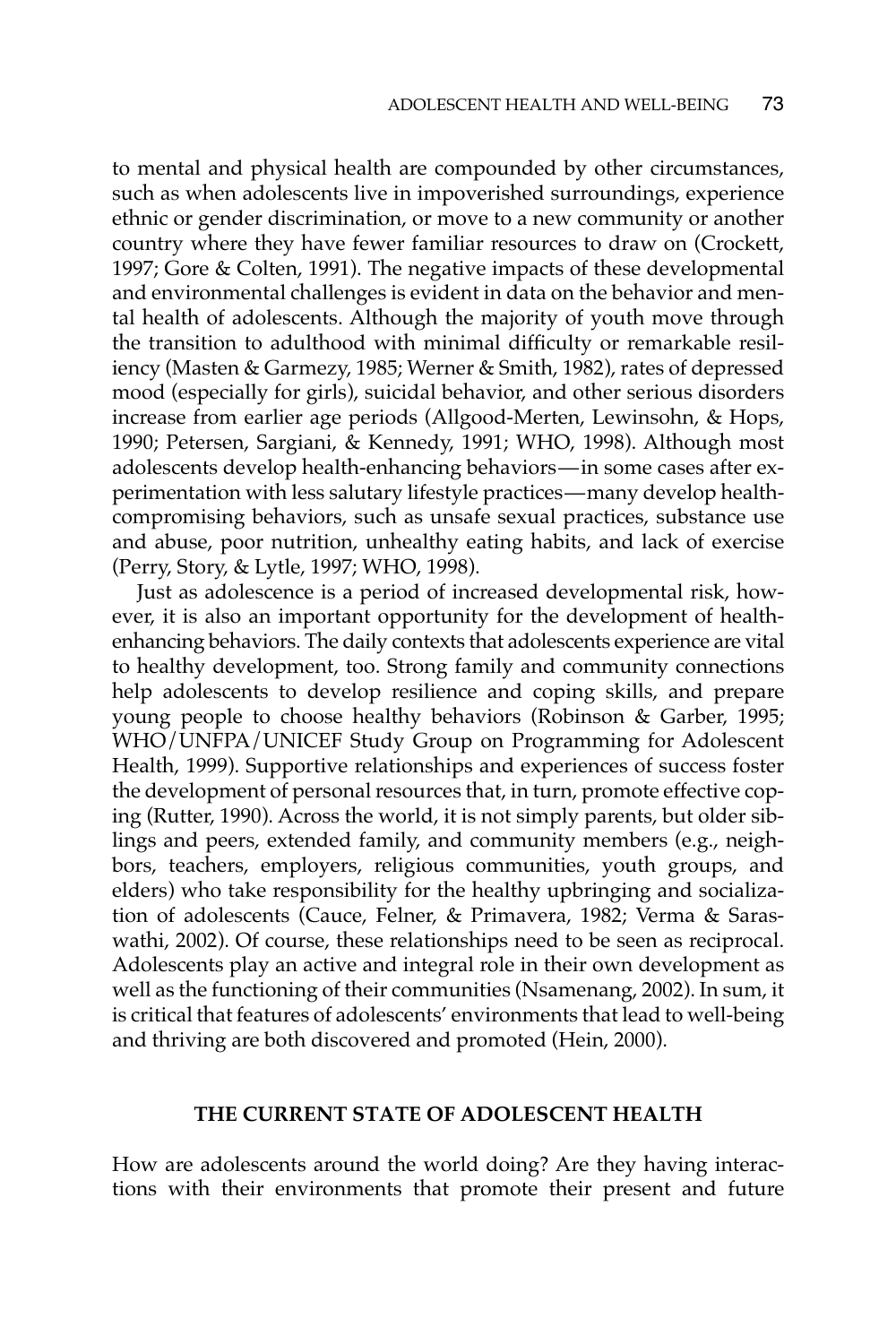health? The picture is mixed. As noted above, adolescents tend to have lower rates of morbidity and mortality when compared with other age groups in the same environments. Nonetheless, youth in the developing world continue to face serious threats to their immediate well-being, including starvation and infectious diseases such as malaria and tuberculosis. Adolescents in developed countries have their own unique problems, such as obesity, eating disorders, and an increasingly sedentary lifestyle, that affect their long-term health (CDC, 1998; Dietz, 1998). Across developing and developed nations, adolescents face several common enemies (injuries, homicide, suicide, substance use and abuse, sexually transmitted diseases, and mental illnesses). As a prelude to examining effects of larger societal changes on adolescents' health, current indicators are briefly reviewed, with a focus on these common health problems.

#### **Injuries, Homicide, and Suicide**

The greatest threat to adolescents' health around the world is injuries resulting in death or disability (Morrison, Stone, & The EURORISC Working Group, 2000). These include injuries due to accidents, violence, and selfinflicted harm. In the United States, injury accounts for 80% of deaths among adolescents age 15 to 24, and is the most expensive health problem among this age group (Fingerhut & Warner, 1997). Suicide, a key indicator of youth alienation and disengagement, is one of the leading causes of death among adolescents in many nations. Although reported rates of suicide are higher in developed than developing nations, the social stigma against reporting suicide may mask higher rates in some nations (Morrison et al., 2000; Ozer, Macdonald, & Irwin, 2002).

A downward trend in vehicular injuries and deaths, evident in some nations (Morrison et al., 2000), provides a positive contrast and powerful example of the importance of environmental changes in protecting the health and well-being of adolescents. The decline in vehicular injuries is attributed less to the actions of teens themselves than to improvements in highway construction and car safety equipment, licensing procedures, stricter laws, and enforcement of restrictions on alcohol use in developed countries (Blum, 1998; Morrison et al., 2000).

#### **Adolescents and Drug, Alcohol, and Tobacco Use**

In many societies, adolescents' use of licit and illicit substances is high, a reflection of youthful exploration and risk taking (Bachman, Wadsworth,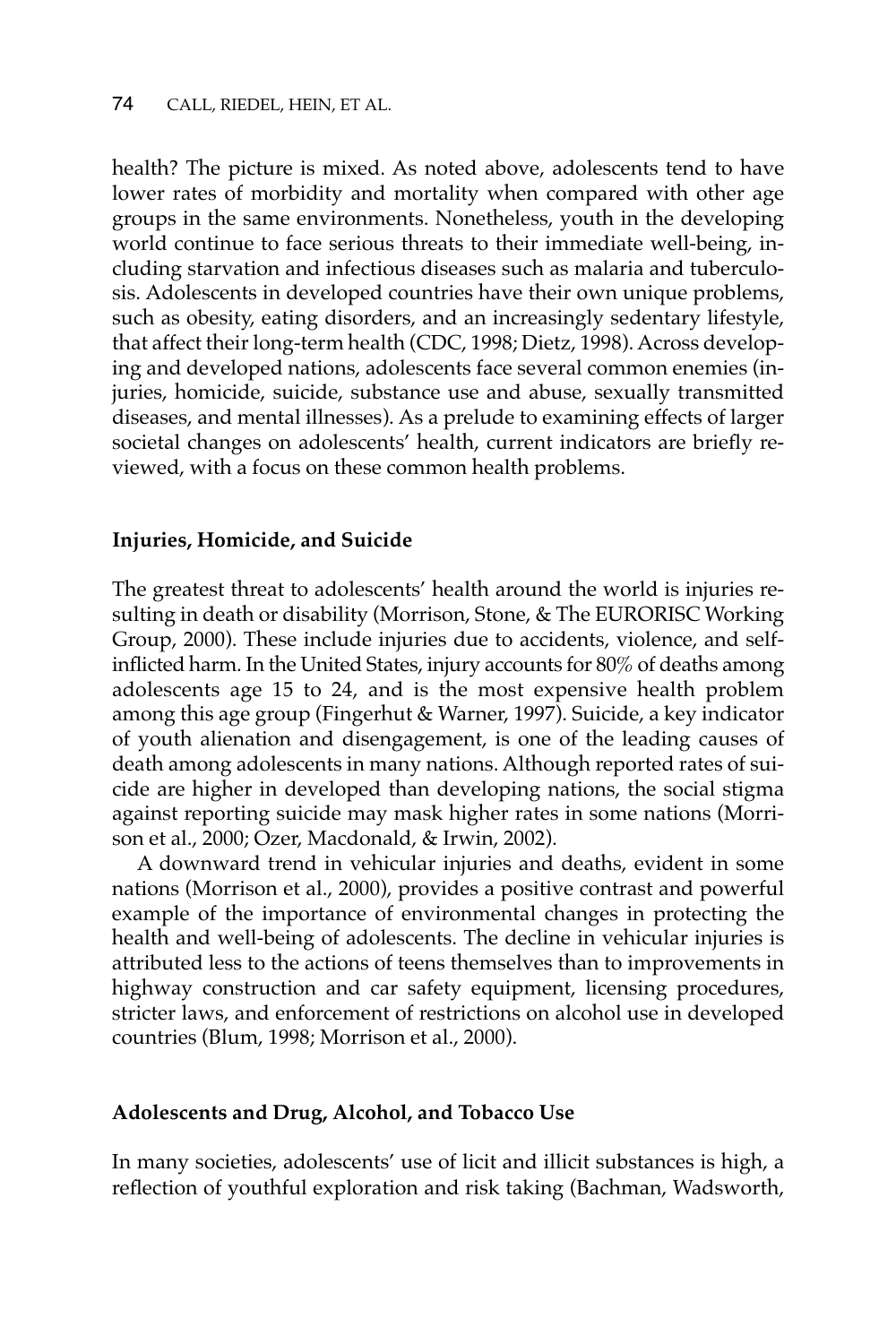O'Malley, Johnston, & Schulenberg, 1997; WHO, 1998). Although common across socioeconomic strata, early onset and continued use of psychoactive substances (e.g., inhalants, coca products, and pharmaceutical drugs) is more frequent among adolescents living in disadvantaged circumstances (Welti, 2002; WHO, 1997). On the other hand, alcohol abuse tends to be more prevalent among middle class youth and in developed countries, because it is more costly than other psychoactive substances (WHO, 1998). Use of alcohol and drugs are related to difficulties in school, violence, suicide, motor vehicle accidents, and unprotected sex (Dryfoos, 1990). Thus, use of these substances jeopardizes adolescents' present and future health in numerous ways.

Cigarette smoking is another serious widespread substance use problem. It typically begins in adolescence, and is a significant risk factor for later emphysema, heart disease, stroke, birth defects, and premature death (Bachman & Wallace, 1991). Those who initiate smoking at younger ages are most likely to develop a lifelong addiction (Kuh et al., 1997; WHO, 1998, 1999a). Current trends in adolescent smoking differ markedly between developed and developing countries. In many developed countries, very high rates of adolescent tobacco consumption fell markedly between the late 1970s and early 1990s. The decline in the United States has been attributed to drastic shifts in public opinion about the social acceptability and safety of cigarette smoking following publicity about the negative health consequences of smoking. The large-scale initiation of smoking prevention programs in American schools in the early 1980s probably helped to sustain this downward trend among adolescents (McLoyd & Lozoff, in press). In contrast, tobacco consumption is increasing in developing countries by about 3.4% per year. The globalization of trade has opened the markets in Africa, Asia, Eastern Europe, and Latin America to transnational tobacco conglomerates. Facing decreased demand in developed nations, tobacco companies are dumping excess product into poorer nations for sale at low prices, and youth in these nations become the biggest consumers (Verma & Saraswathi, 2002). Thus, in the Philippines, for example, 20% of adolescents now smoke (Santa Maria, 2002).

Based on current smoking patterns, it is projected that by 2030, smokingrelated illnesses will result in the death of 10 million people annually worldwide. Further, if the divergence in this trend between developing and developed nations persists, the majority of these deaths are expected to be in the developing world (WHO, 1999a). Another distressing pattern, perhaps associated with increased gender equality, is the narrowing of the gender gap in smoking among males and females in developed nations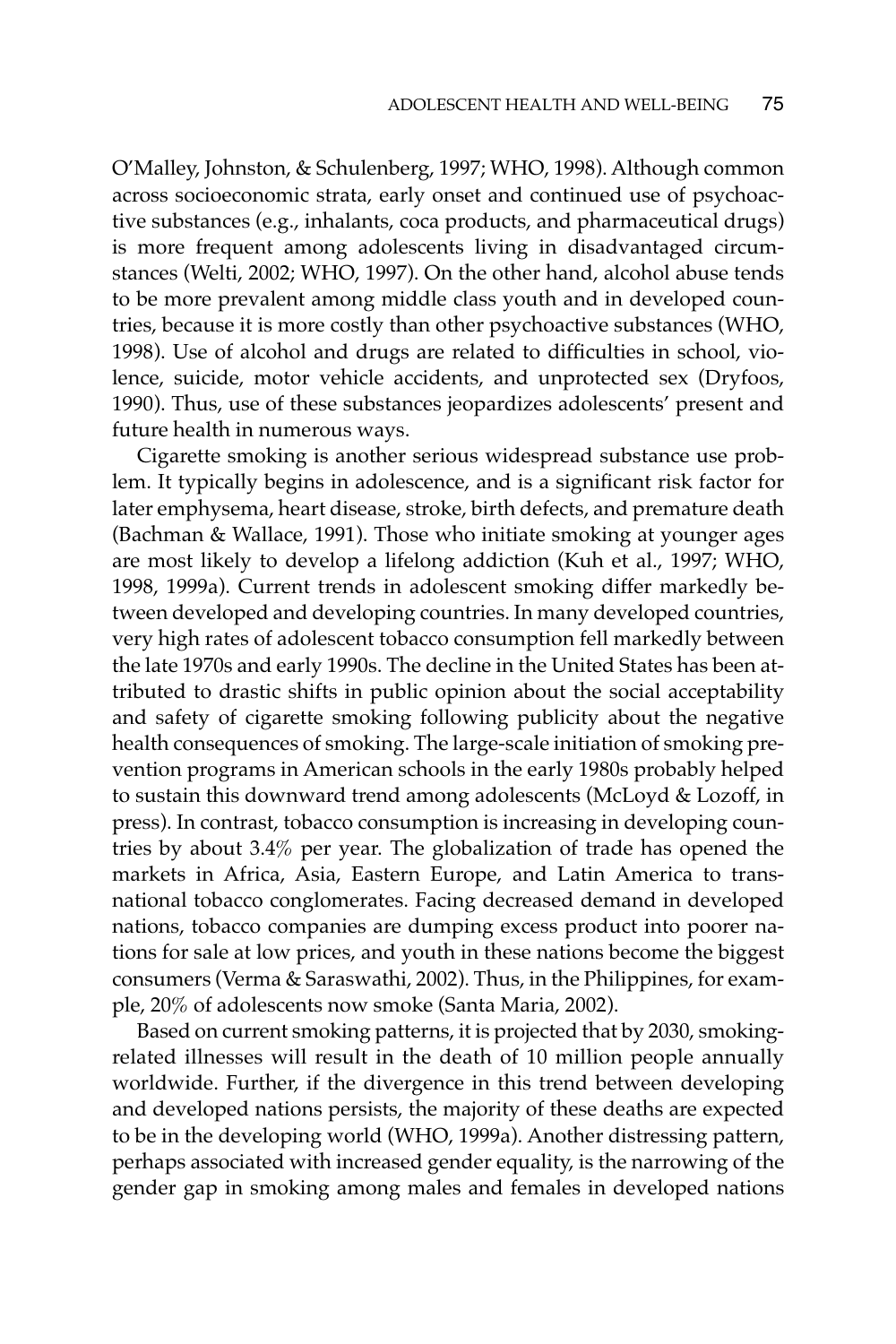(WHO, 1996). Easy access to tobacco products represents a clear example of exploitation of, rather than investment in, adolescents.

# **Adolescents and Sexual Behavior**

Sexual behavior is another important domain in which adolescents are jeopardizing their future health trajectories. Again, current trends differ between developed and developing nations. The United States has witnessed positive changes in recent years, with fewer youth having their first sexual experience during their teenage years and increasing contraceptive rates among those adolescents who do have sex (Ozer et al., 2002). Although teen childbearing has fallen in the past decade, American adolescents are still less likely than European adolescents to use contraceptives and have higher rates of teen pregnancy and abortion than their European counterparts (Arnett, 2002). Despite reductions in their rate of sexual activity, American adolescents continue to have higher rates of sexually transmitted diseases (STDs) than all other age groups (Ozer et al., 2002).

Many developing countries show opposite trends. India, China, and nations in Africa, Latin America, and Southeast Asia are showing increasing rates of nonmarital adolescent sexual involvement, with urban youth engaging in premarital sexual activity at earlier ages than youth in rural regions (Brown et al., 2002). High rates of unprotected sex among these youth create major health risks. Santa Maria (2002) reports that 90% of sexual encounters among Filipino male youth are unprotected, and only one third of sexually active Thai youth use contraceptives. The breakdown of traditional barriers in urban settings, as well as growing poverty, have led to an increase in prostitution among adolescents and their use in the international sex trade (Castells, 1998; WHO, 1995), a blatant example of adolescent exploitation.

# **Adolescents' Mental Health**

Although the overall physical health of adolescents has improved over the past several decades, this trend is not evident for mental health (Smith & Rutter, 1995; WHO, 1998). Adolescence is a critical developmental period for mental health. Symptoms of lifelong mental illness typically develop before the age of 25 (WHO, 1998). Adolescence is also a peak period for the experience of sexual abuse and assault, which is widespread in youth across nations and has severe consequences for subsequent mental health (WHO, 2000b). The high rates of risk behavior just discussed are also interrelated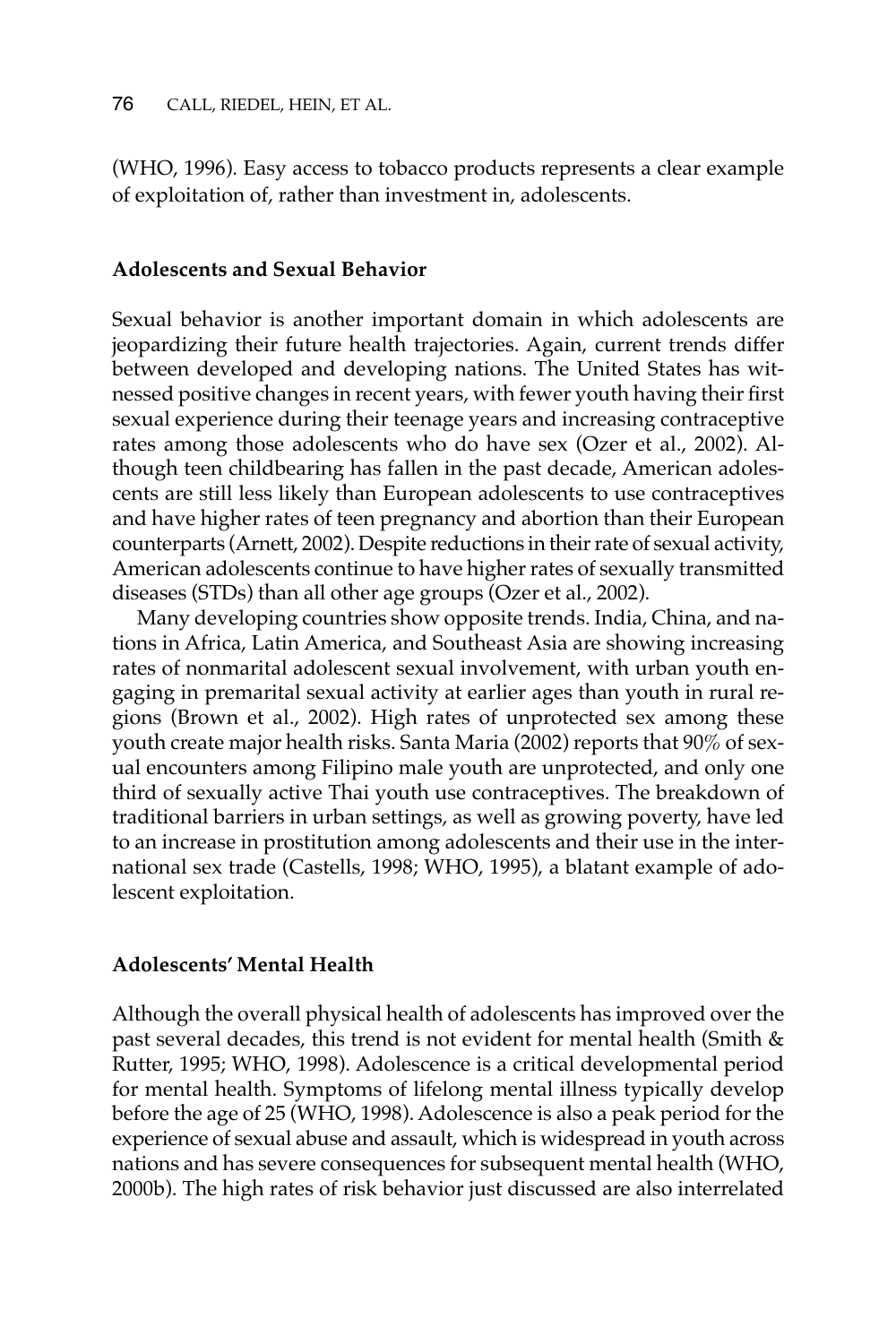with adolescents' mental health: these behaviors reflect deficits in their environments; deficits in coping and other life skills; or, in some cases, serious mental health problems. It follows that adolescence may be the most important period to intervene and invest in establishing healthy patterns.

High rates of adolescent mental health problems appear to occur across the developed and developing world, although reliable statistics on mental health are not available in all regions (Brown et al., 2002). Depression, which often begins in adolescence, is expected to be the second leading cause of disease burden by 2020 (WHO, 1999c). Despite the prosperity in the West, increases in the prevalence of some mental health problems among adolescents, such as depression, suicide, and eating disorders, were seen during the last half of the 20th century (Arnett, 2002; Diekstra, Kienhorst & de Wilde, 1995). In many parts of the world, warfare, community violence, family displacement, and extreme poverty create trauma and hardship that lead to long-lasting mental health disabilities, and interfere with a healthy transition to adulthood (UNICEF, 2000; WHO, 1999c). In a study that bridged 12 developed and developing nations, Gibson-Cline, Martinson, Shaw, and the Youth and Coping Research Team (2000) found that both middle class and poor youth reported frequent emotional problems related to school achievement, interpersonal conflicts, and identityrelated issues. Although many adolescents drew on friends or family to help cope with these stresses, others tried to solve their problems themselves, becoming discouraged, feeling helpless, and giving up.

In sum, the current picture of adolescent health is a mixture of good and bad news. Many threats to adolescents' physical health persist, but, in general, adolescents around the world are physically healthier than they were 50 years ago (a trend that is true for other age groups as well; WHO, 1998). A particular concern, however, is that many adolescents are developing behaviors with long-term negative consequences for their health. Increasingly, health-compromising behavior and poor mental health are becoming the greatest obstacles to adolescents' well-being. Thus, it is important to discuss how this picture is likely to change in the future.

# **SOCIETAL TRENDS AND THEIR IMPLICATIONS FOR THE HEALTH AND WELL-BEING OF ADOLESCENTS**

The health of adolescents, as previously stated, is integrally shaped by the daily contexts in which they grow and develop. Transformations in world economics, government, families, and technology, among other things, are altering societies around the world, and, in turn, reshaping the contexts of adolescents' lives. Will these transformations provide adolescents with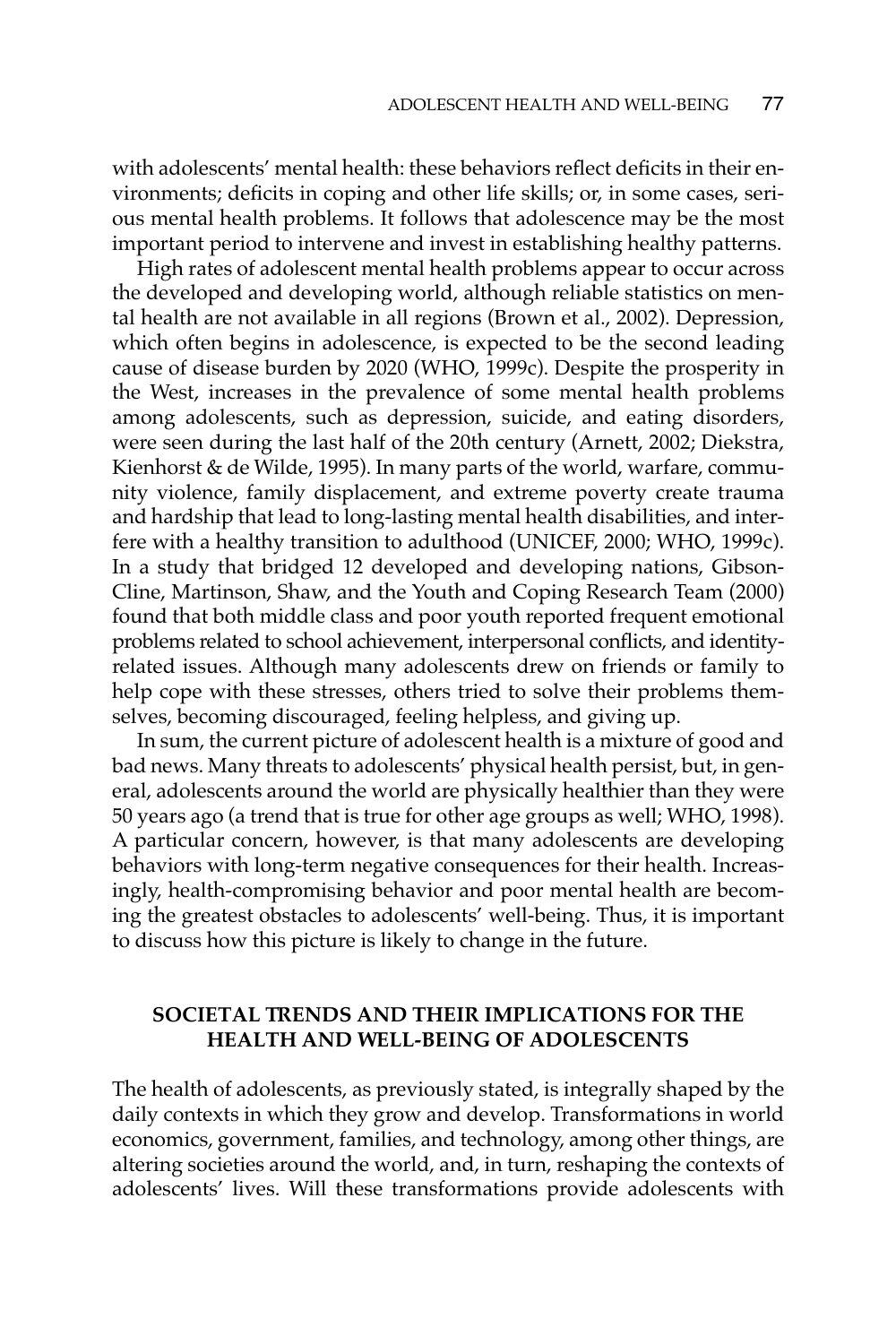greater options for health-enhancing choices, or further compromise adolescents' development into healthy adults? This section reviews a set of societal trends that are likely to affect adolescents' health and preparation for adulthood in the years ahead.

#### **Growing Poverty and Income Disparities**

Changes in the distribution of wealth, both between and within nations, are among the most significant worldwide changes affecting the daily contexts that adolescents experience. The recent era of economic growth has brought unprecedented prosperity to some countries (such as Japan, Korea, and Singapore), leading to changes in the daily environments of adolescents that improve health, provide more choices, and better prepare them for healthy adulthood. Not all countries are sharing in this prosperity, however. The difference in per capita income between the poorest and richest countries has grown by a factor of five since 1870 (Guillén, 2001). Africa is largely excluded from the new global economy. Developing nations in Latin America, the Middle East, and South Asia are also becoming less able to make investments in government infrastructure—such as education and public services—for the health of their populations (Castells, 1998; Fussell & Greene, 2002). Children and adolescents have been and continue to be disproportionately represented among the poor (Duncan, 1991).

For a large portion of adolescents living in poor countries, the primary threats to health are the devastating daily living conditions brought on by poverty. These include lack of adequate sanitation and uncontrolled infectious disease. Nutritional disorders are common in poor nations and among the poor within nations (WHO, 1999b). A growing percentage of adolescents in sub-Saharan Africa face recurrent starvation and steadily declining living standards. Across the continent, an average of only 10% of the population has access to clean, pipeborne water (Nsamenang, 2002). In India, poverty and malnutrition are widespread, and the ravages of substandard living conditions are manifested in prominent social class differences in the stature and physical well-being of adolescents and young adults (Verma & Saraswathi, 2002). In much of Africa, Latin America, and India, most impoverished adolescents do not attend school—a context in which they would potentially learn skills to enhance their health and lift them out of poverty as adults. Instead they work—sometimes in factories where they are exposed to toxic chemicals, or in the streets where they learn health-compromising behaviors (Nsamenang, 2002; Verma & Saraswathi, 2002; Welti, 2002).

There is a mutually reinforcing relation between a nation's wealth and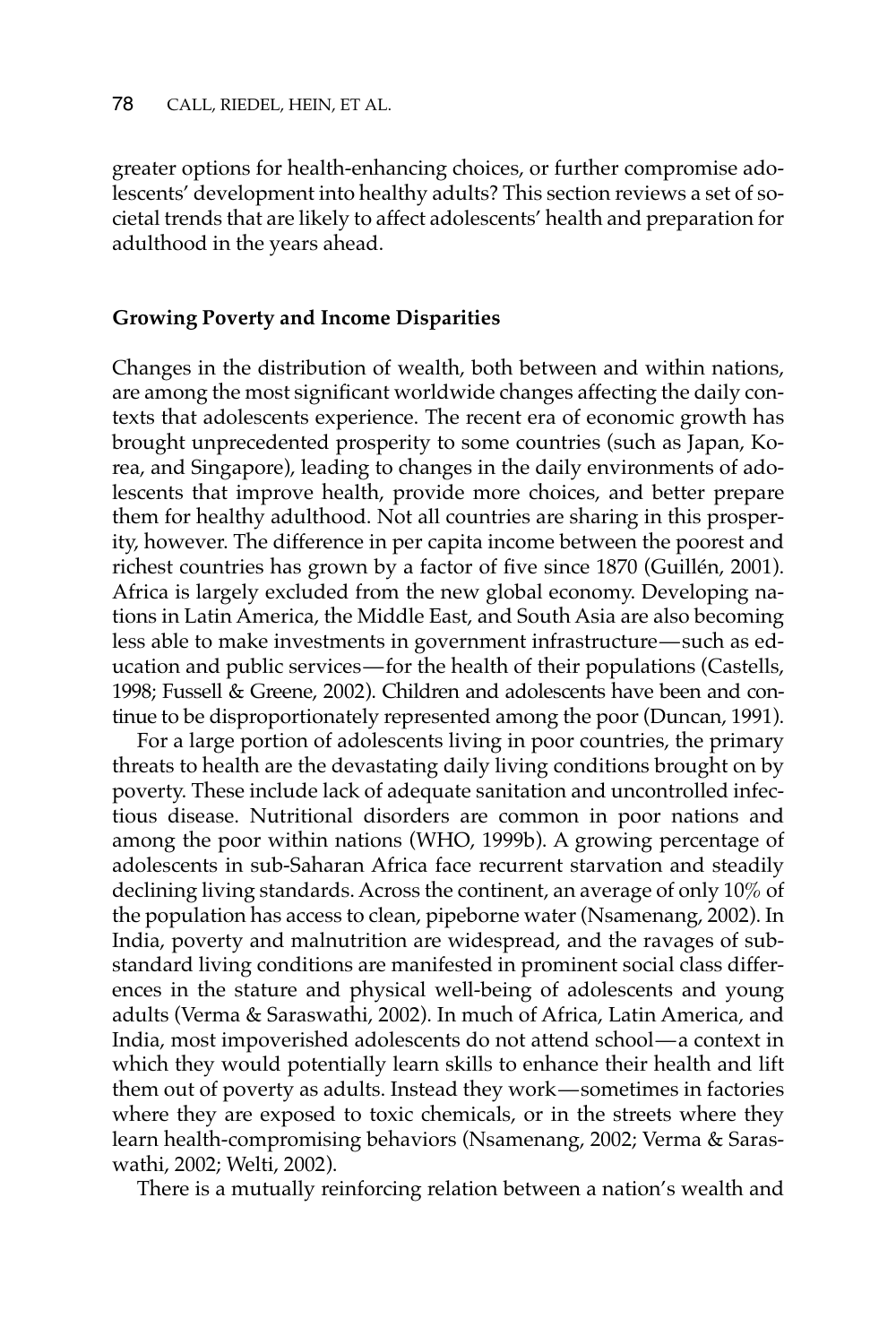the health of its citizens (Bloom & Canning, 2000; Kawachi & Berkman, 2000). When investments are made in the health of a nation's children and adolescents—through schools, sanitation, and the regulation of child labor—they become healthy citizens who, in turn, produce a more robust national economy. When a nation fails to invest in the health of its citizens, a "death spiral" can ensue, in which an unhealthy citizenry leads to a weak national economy that, in turn, leads to a lack of investment and unhealthy citizenry (Bloom & Canning, 2000).

We must emphasize, however, that it is not just the average wealth of a nation, but the distribution of wealth within a nation that affects the health and development of adolescents. Evidence suggests that it is often the most egalitarian countries, not the richest, that enjoy the best aggregate health (Szwarcwald, Bastos, Viacava, & de Andrade, 1999; Wilkinson, 1996). This is illustrated in differences between states within the United States. Even after controlling for differences in absolute household incomes, states with greater income inequality have higher rates of agespecific mortality, low birth weight, homicide, violent crime, work disability, and smoking (Kaplan, Pumuk, Lynch, Cohen, & Balfour, 1996). Income inequality may undermine social cohesion, setting in motion processes and policies that underinvest in human health, public education, and social programs (Kawachi, Kennedy, & Glass, 1999; Lynch & Kaplan, 1997). As Gallagher, Stewart, and Stratten (2000, p. 393) noted: "though health progress in general occurs concomitantly with industrialization and rising living standards, it comes more rapidly in countries where there is a more equitable distribution of income and wealth." Thus, the growing economic stratification within many nations (Castells, 1998) also endangers the health of adolescents.

In industrialized countries, living in impoverished family and neighborhood environments is associated with high-risk behaviors, such as substance use and delinquency (Jessor, Van Den Bos, Vanderryn, Costa, & Turbin, 1995), early pregnancy (Furstenberg & Hughes, 1995), poor nutrition, school failure, and feelings of despair (McLeod & Shanahan, 1996; McLoyd & Wilson, 1991). The effect of poverty on adolescents' mental health and risk-taking behavior is often indirect through its impact on their parents, who become anxious or hopeless and have little energy to focus on effective parenting and monitoring of adolescent children (Elder, Van Nguyen, & Caspi, 1985; McLoyd, 1990). More hopefully, poor adolescents who enjoy positive connections at home or in the community may escape these consequences and instead enjoy the positive health trajectory documented among resilient youth (Masten & Braswell, 1991; Rutter, 1990).

In sum, world economic trends are likely to continue to undermine the health of large numbers of youth in the decades ahead. So detrimental are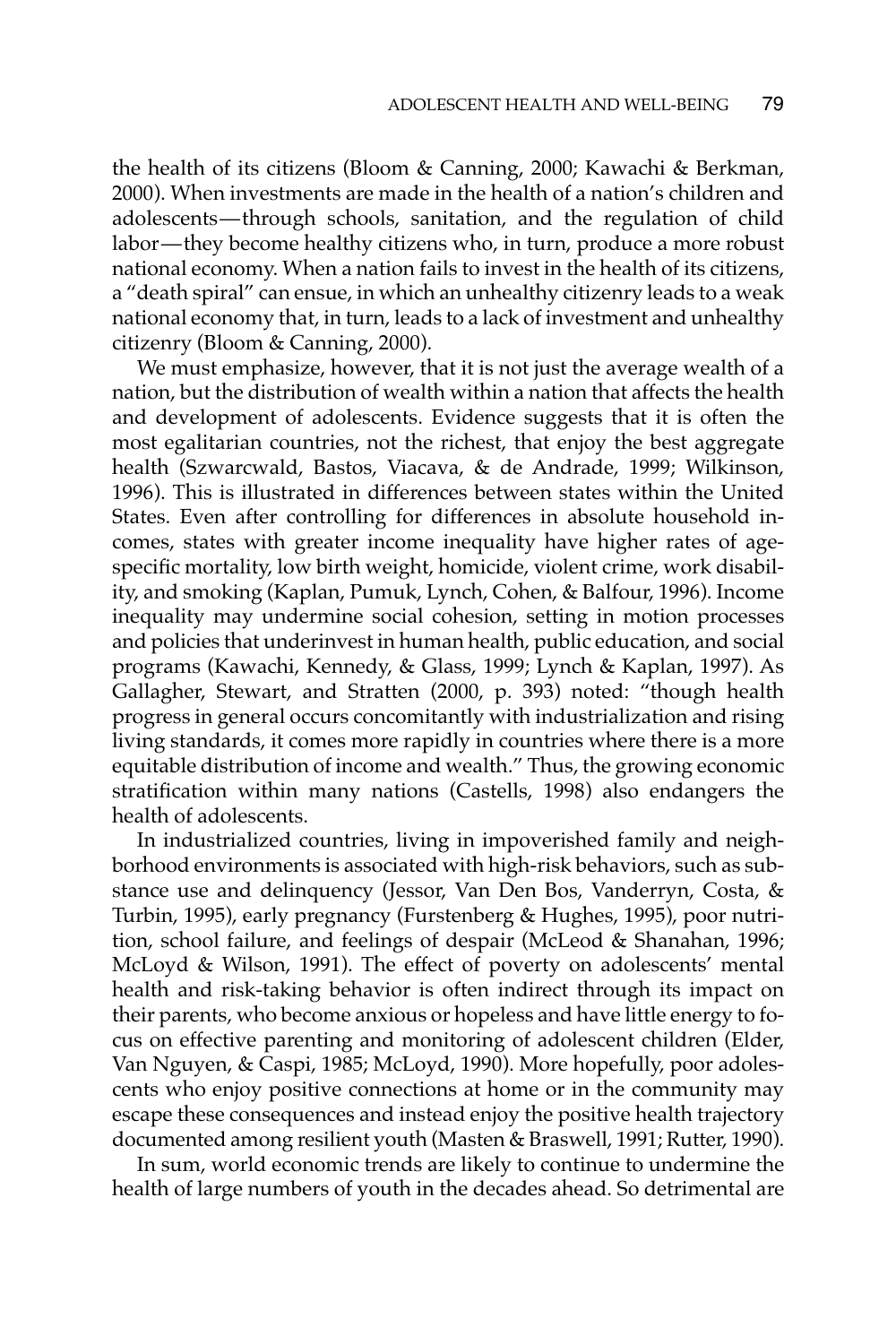the implications of extreme poverty that the WHO designates it as a health problem in its International Classification of Diseases (WHO, 2000a). We stress again that economic changes have improved the health of youth whose nations or families have enjoyed increasing wealth—although it should be reiterated that middle-class youth are hardly exempt from mental health and behavioral problems. The increasing poverty of some nations and the persistence of poverty even within wealthy nations, however, exert a toll on the health and development of many youth throughout the world, denying them daily contexts in which they are safe and can become prepared for healthy adulthood.

## **Government Instability and Increased Exposure to Violence**

Governments are also in flux, in conflicts, or functioning ineffectively in many parts of the world, with implications for the contexts of adolescents' health and development. The number of civil wars and regional conflicts has been increasing, and in some nations governments exercise limited civil control over life on the streets (Larson, 2002). Terrorism spans the globe. As a result, violence is a continued health threat to adolescents in both developing and developed nations. In addition to the threat of injury or death, the experience of violence can have long-term emotional effects and foster risky behaviors, including perpetration of violence (Aptekar & Stocklin, 1997).

As a result of political conflicts, youth in many parts of the world are conscripted or lured into military service, and in some cases become combatants. In Africa, it is believed that there are more than 120,000 child soldiers (Nsamenang, 2002). In the Middle East, poverty and other conditions make some adolescents susceptible to radical Islamic movements, which promise the glory of martyrdom and paradise in the afterlife to lure youth into terrorism and holy war (Booth, 2002). In areas of conflict across the world, adolescents are recruited into armies, rebel militia, and gangs of bandits. They are separated from their families, and may be tortured or drugged in an effort to make them aggressive fighters (Castells, 1998). War and acts of terrorism do not exclusively impact the combatants. Civilians become involved in the fray and young women are sexually assaulted, as the battles are brought into villages, towns, and cities.

The inadequacies of government expose adolescents to violence in other ways, too. Among developed nations, the United States stands out as providing particularly dangerous community settings for youth, especially in urban areas. Restrictions on the availability of firearms in the United States are the least stringent and most circumvented among West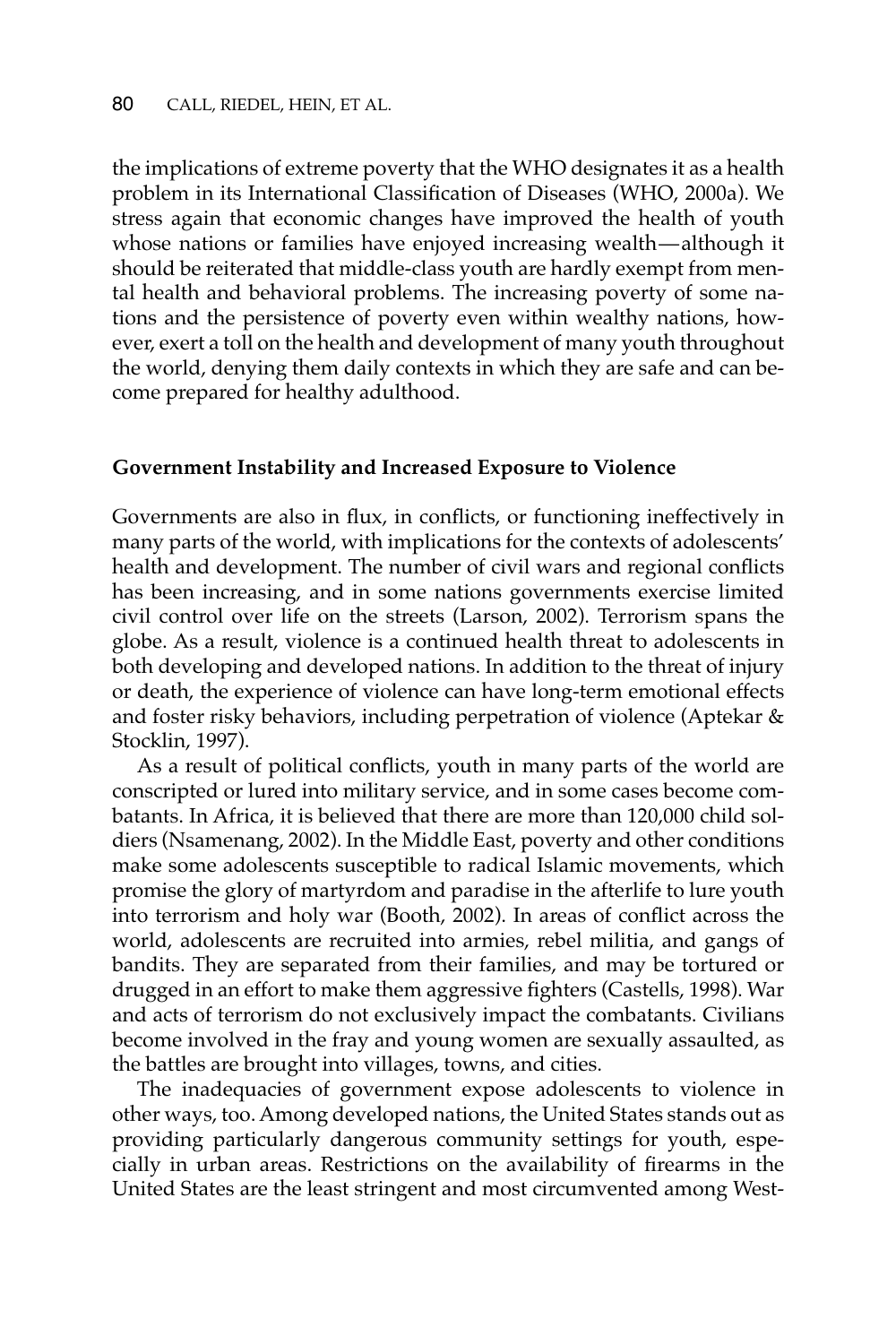ern nations (Arnett, 2002). Partly as a result, homicide is the second leading cause of death among U.S. adolescents, and the leading cause of death among African American and Hispanic adolescents (Ozer et al., 2002). Firearm homicides among males age 15 to 24 in the United States occur at a rate five times that in Canada, 12 times that in Denmark, and 50 times that in Great Britain (Arnett, 2002). Latin America is another region where youth, particularly males, experience high rates of interpersonal violence (WHO, 2000b).

The new millennium, it appears, is not likely to be one of world peace. Kaplan (2000) forecasts increasing breakdowns of civil authority in the poorest parts of the world. Unless there is a concerted worldwide effort to make governments more effective, reduce regional conflicts, control terrorism, and address the underlying conditions that create conflict and violence, the health of adolescents of the future will continue to be jeopardized.

#### **Trends in Health Care and Health Policy**

Effective government is important, also, in insuring fundamental services such as health care to adolescents. The provision of health care is changing around the world. Medical care is estimated to explain only 10% to 20% of the variation in health status. More important determinants of health are environmental (e.g., sanitation, clean water, adequate housing, and safety) and behavioral (e.g., nutrition, substance use, and exercise; Williams, 1990). Those with the fewest socioeconomic resources, however, appear to gain more from the medical services they receive (Hadley, 1982; Nersesian, 1988). In developing nations, where poverty is widespread and the danger of infectious disease is greatest, consumption of medical services has a larger impact on population health than in developed nations (United Nations Development Programme, 1998). For adolescents' health, the most relevant services are preventive and mental health care.

On the positive side, the importance of preventive health care for adolescents is receiving increased recognition, especially in developed nations where such investments are economically feasible (Ginzberg, 1999; Ozer et al., 2002). In almost all countries, however, a gap exists between need and the availability of health services (Mhatre & Deber, 1992). Given the economic trends mentioned earlier, the provision of primary and preventive services to poor adolescents is at risk. In developed and developing countries alike, health care is increasingly being treated as a commodity, the purchase of which is determined by personal wealth or a country's economic health, rather than being seen as a basic human right (Gutiérrez & Kendall, 2000; WHO, 1978). When budgets are tight and there are competing de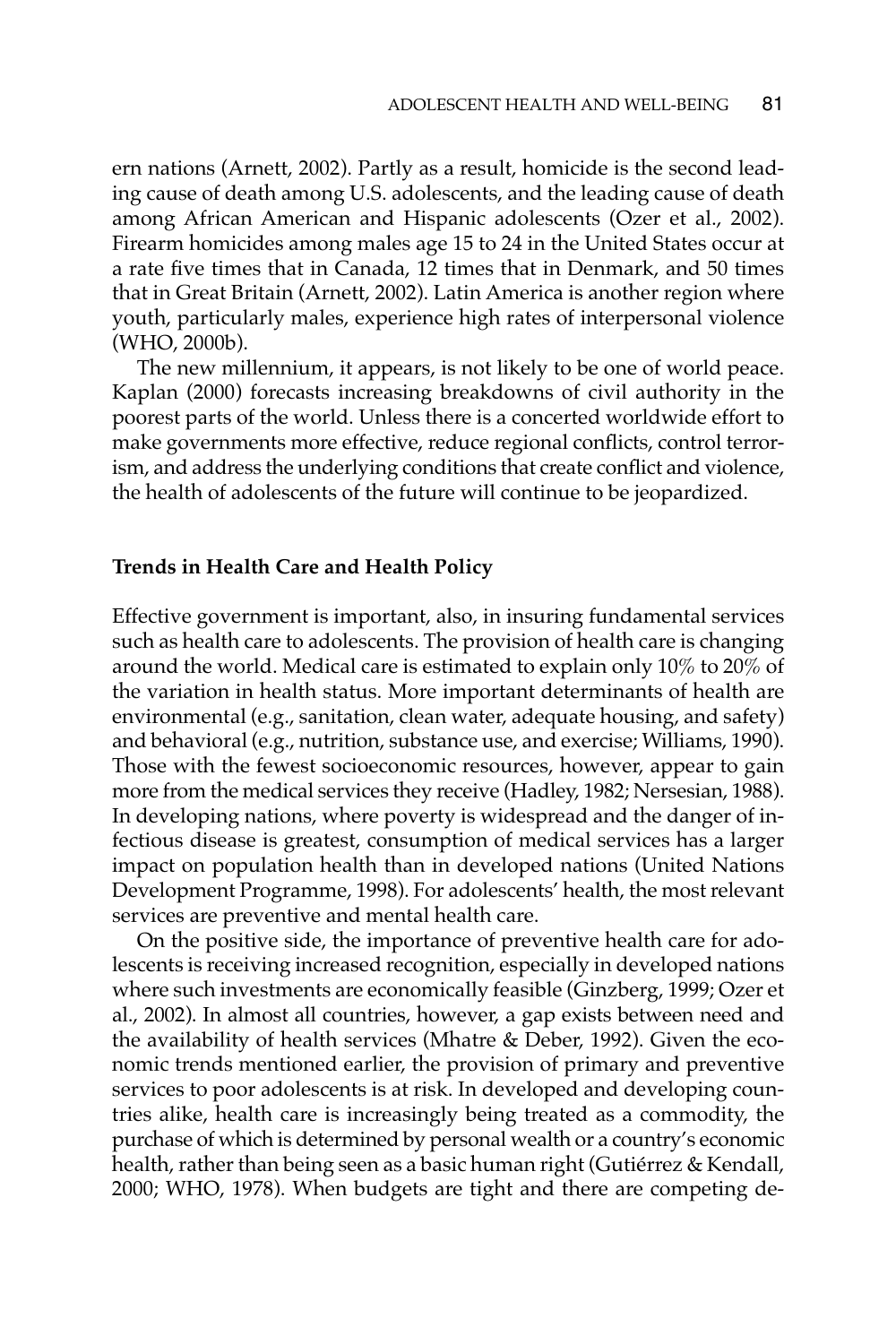mands, investing in preventive care for seemingly healthy adolescents is viewed as costly and impractical. Instead, health-care interventions and resources are targeted toward young children and the elderly who have more health problems; this trend may be more true in the future with the worldwide increase in the elderly population (Fussell & Greene, 2002).

There is increasing recognition of adolescents' mental health as a component of their overall health (Ozer, Macdonald & Irwin, in press; UNICEF, 2000). The United States, for example, recently passed the Mental Health Parity Law, which requires insurance companies to reimburse mental health services at the same level as physical health services. There is also growing acceptance and expansion of complementary and alternative medicine, which assumes a more holistic view of health and patient care (Eisenberg et al., 1998). As with preventative care, however, economic constraints are likely to be a significant obstacle to expanding mental health services to poor youth, especially in developing nations. The stigma associated with mental illness in some cultures is also likely to be an obstacle to expanded adolescent use of mental health services.

# **The Spread of HIV and AIDS and the Impact on Adolescents Worldwide**

The HIV/AIDS pandemic is a growing global problem, with serious implications for the future health and behavior of adolescents in all nations. The impact of AIDS in developed nations, however, is dwarfed by comparison to its present and anticipated effect in the developing world. The impact of AIDS in many African countries is already appallingly clear and widespread. Eastern and southern Africa account for only 4.8% of the world's population, but contain 50% of the cases of HIV infection (Nsamenang, 2002). Currently in South Africa alone, 3.5 million people are infected with HIV (approximately 10% of the population), and this number is expected to rise to 6 to 10 million people within 15 years (Stephenson, 2000). Although there seems to be hope of stemming the tide of AIDS in some developing nations, it is estimated that by 2010, India and China will have the highest absolute numbers of HIV-infected individuals in the world, as the epidemic spreads from urban to rural areas (Stephenson, 2000; Verma & Saraswathi, 2002).

Adolescents and children "are being swept into the epidemic" (Stephenson, 2000). In South Africa, more than 60% of new HIV infections occur among 15- to 25-year olds, with adolescent girls being among the most frequently diagnosed (Stephenson, 2000). In some of the hardest hit African nations, such as Botswana, it is estimated that nearly 60% of ado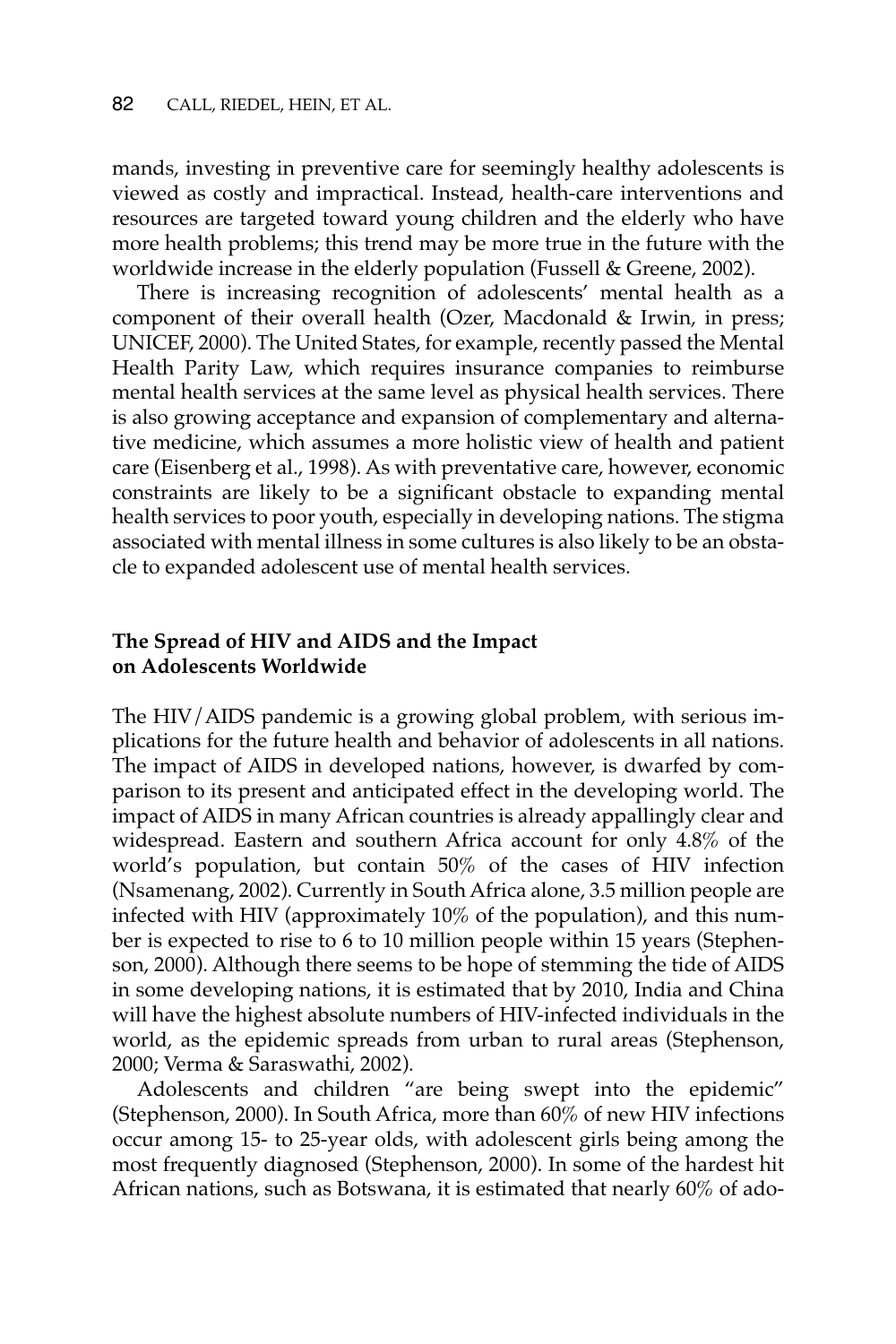lescents will die of AIDS (Hamilton, 2000). The impact of AIDS on children and adolescents in the developing world is not limited to the health effects of the disease itself. The AIDS epidemic has created a generation of "AIDS orphans"—children whose parents and extended family members died of AIDS. It is estimated that worldwide there are approximately 13 million AIDS orphans; 95% of them live in sub-Saharan Africa (Nsamenang, 2002). By 2005, South Africa alone will have more than 800,000 AIDS orphans; this number is expected to rise to 1.95 million by 2010 (Stephenson, 2000). In the villages of Africa, these orphans are often taken in by unrelated tribal members (Knodel & VanLandingham, 2000; Stephenson, 2000). Still, threats to the physical and emotional health of these orphans are numerous: poverty, substance use and abuse, violence, and involvement in criminal activity and the sex trade (WHO, 1996). At the very least, adolescents of nations devastated by AIDS live in a world of near-constant bereavement, facing the death of family, friends, and acquaintances on a daily basis (Nsamenang, 2002).

The impact of the AIDS epidemic on the economic health of sub-Saharan African nations is only in its earliest stages. According to Paul Delay, Chief of the AIDS Office of the U.S. Agency for International Development, the epidemic has set back economic development in some African countries as much as 50 years (Hamilton, 2000). In some African nations, nearly 50% of the employed workforce is expected to die of AIDS (Stephenson, 2000). As skilled laborers, teachers, military personnel, and hospital workers are lost to the epidemic, the pool of adults available to train new workers, educate children and adolescents, provide for national security, and care for the ill steadily shrinks. According to Delay, even if the AIDS epidemic in Africa were completely reversed today, its economic impact would still be felt by these nations for the next 20 to 30 years (Hamilton, 2000). As a result, adolescents who escape AIDS infection itself will live in countries with few resources to devote to public health and education and will bear the burden of their countries' struggling economies.

The devastation of the HIV/AIDS epidemic provides a particularly vivid example of the need for investment in adolescents. In some developing countries, such as Uganda and Thailand, genuine commitment to HIV prevention from the upper echelons of government has led to a significant reduction in HIV prevalence (Stephenson, 2000; WHO, 1996). In other countries, however, such as South Africa, the government has failed to provide support for prevention and education efforts (Stephenson, 2000). Nations that fail to invest in prevention efforts and in medical treatment can expect unprecedented morbidity and mortality from AIDS in the years to come.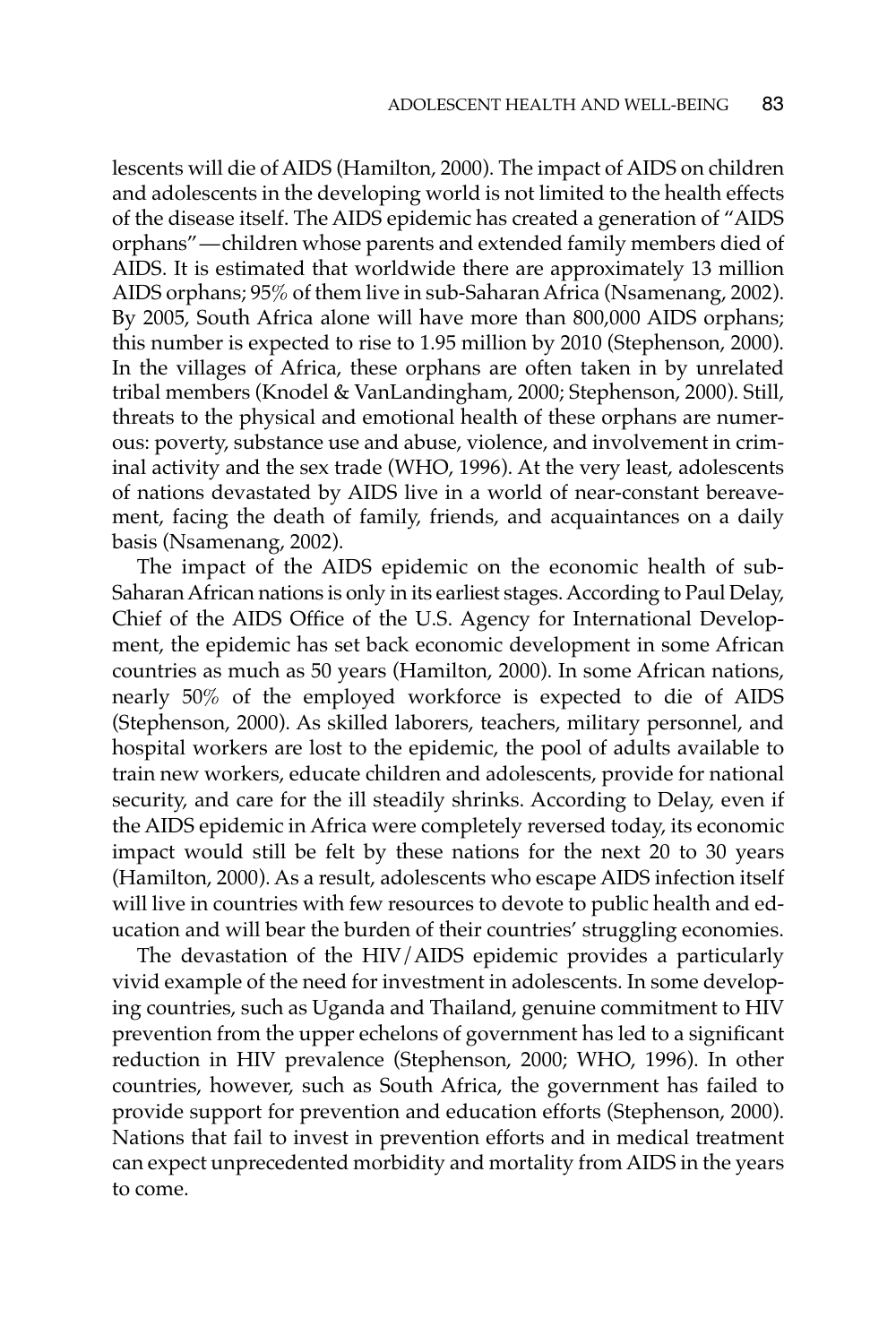#### 84 CALL, RIEDEL, HEIN, ET AL.

# **The Shrinking and Shifting World: Implications of Migration and Urbanization**

Current high rates of migration within and between nations are certain to continue into the 21st century, and will also affect adolescents' health and development (Gibson-Cline et al., 2000; United Nations Development Programme, 1998). The increase in regional conflicts has raised the number of refugees around the world into the tens of millions. The shift of populations from rural to urban areas is a continuing process in developing nations, and changing economic opportunities are causing family members and entire families, particularly in developing nations, to emigrate in search of work (Brown et al., 2002).

One immediate implication of large-scale migration for the health of adolescents is that it sets the stage for epidemic spread of infectious disease (Gutiérrez & Kendall, 2000). In 1994, the millions fleeing violence in Rwanda to crowded and unsanitary refugee camps led to the most devastating cholera epidemics in recent history (Kristof, 1997). Economic migration also played a significant role in the spread of HIV throughout Africa (Lurie, Hintzen, & Lowe, 1995).

Migration requires that adolescents leave behind their homes and their support networks of extended family and friends to start over again in a new community. Adapting to a new environmental, cultural, and sometimes linguistic context may be less difficult for the more mutable adolescents, especially if family relationships remain positive and parents are not overwrought (Lempers, Clark-Lempers, & Simons, 1989). Adolescent children of refugees and immigrants may actually gain status in the household and develop a strong sense of efficacy as they become their parents' interpreters and guides in the strange new world. The stresses of dislocation, however, can also create alienation and mental health problems in adolescents (Calabrese, 1989).

Migration from rural to dense urban areas often compounds threats to health (Gutiérrez & Kendall, 2000). Urban poor around the world typically experience higher health risks than their rural counterparts (WHO, 1995). Although rural areas offer less access to health-care services and educational experiences, there is generally less pollution and more nutritious food available. In contrast, many urban dwellers in Africa, Asia, and Latin America live in substandard housing and unsafe and unclean neighborhoods, without access to drinkable water, increasing the risk of exposure and fast spread of infectious disease (Gutiérrez & Kendall, 2000). Adolescents in urban environments also become more vulnerable targets for sexual predators. In sum, although the frequent migration of the 21st century may protect families from war or improve their economic condition, the new contexts present new risks to adolescents' well-being.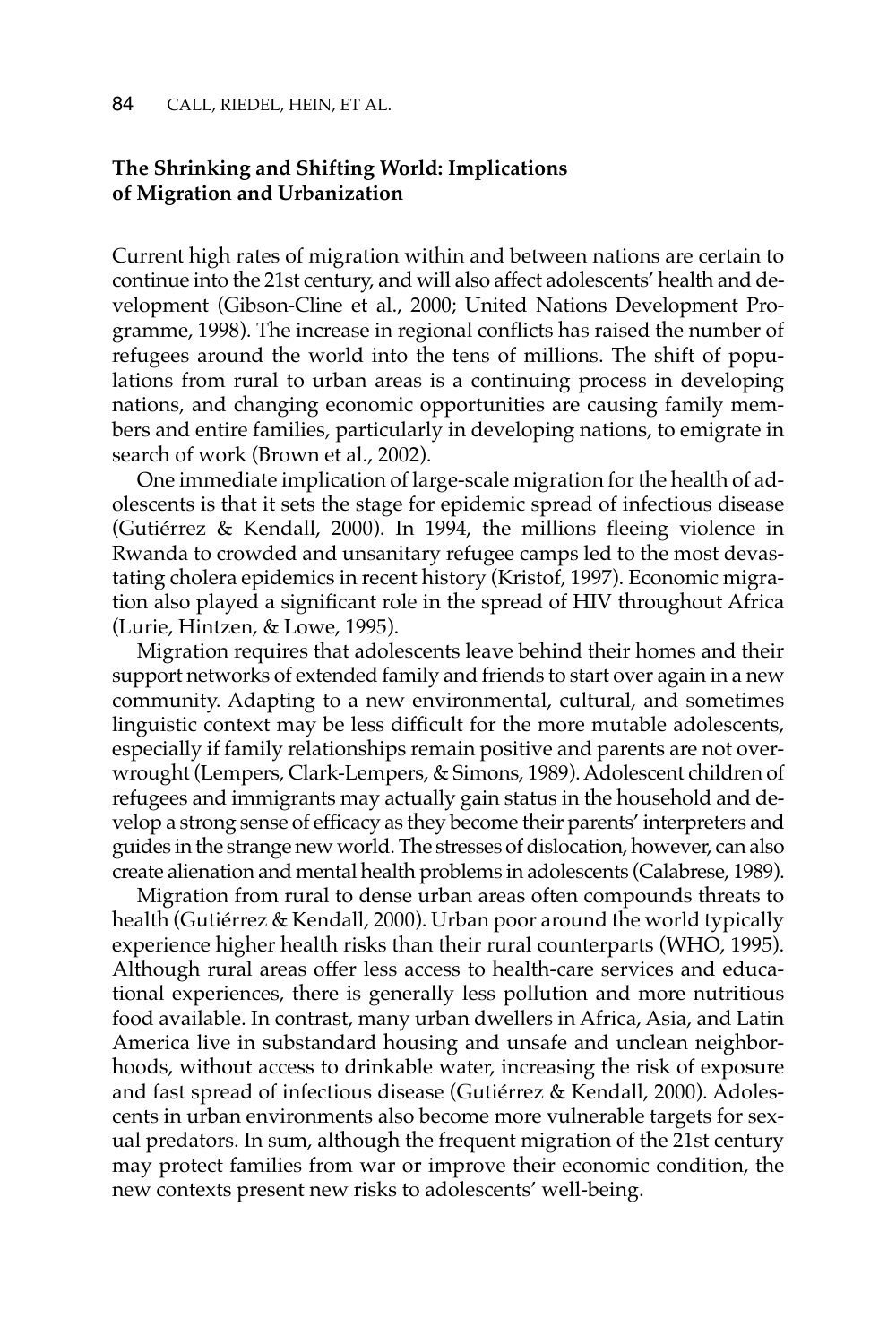#### **Changing Family and Community Contexts**

An interrelated set of ongoing changes concerns the family and community settings in which adolescents live. In many parts of the world, such as Africa and India, urbanization and industrialization have eroded the traditional upbringing of children in which the extended family and community shared the responsibility of socializing youth (Nsamenang, 2002; Verma & Saraswathi, 2002). Rural communities tend to be more homogenous, generally offering more consistent messages about roles, rules, and appropriate behavior. These communities and their norms can be a comforting guide for the developing adolescent, or a stifling constraint to identity formation and growth. Research suggests that cohesive communities that are rich in social and emotional resources are related to fewer risk behaviors and better adolescent mental health, however, these types of communities can occur in urban as well as rural areas (Benson, 1997).

A related challenge faced by adolescents in developing nations is the struggle of living in coexisting traditional and modern worlds. This struggle is often played out within families, because adolescents and parents have dramatically different generational experiences. In India, where the developing economy has radically changed both the societal roles of women and the importance of kinship networks, adolescent girls must contend with the often times conflicting expectations of old and new cultures (Verma & Saraswathi, 2002). Adolescents in many Arab nations face tensions between values of conservative Islamic sects that are at odds with worldwide trends toward globalization, consumerism, and secular values (Booth, 2002). Such tensions can be particularly acute for youth whose families immigrate to a new country. Dealing with the daily conflicts that can result from these cultural disjunctions (e.g., regarding clothing, media use, friends, and religious practices) can be taxing to adolescents' mental health, and lead adolescents into risky behavioral patterns that are not governed by the social controls of either the old or new cultural systems. Some may stubbornly choose one way of life over another (traditional or modern) and suffer the costs of alienating parents or friends. Others may acquire the flexibility to select what is positive about both ways of life.

Family structures are changing too. In many regions of the world, urbanization and industrialization have led to a shift away from extended households and toward nuclear households, with implications for the well-being and integration of youth (Bharat, 1991; Stevenson & Zusho, 2002). Some argue that this shift diminishes the adult support available to adolescents, leading to an increase in health-compromising behaviors. Still others argue that it is not the quantity of time or activities shared with par-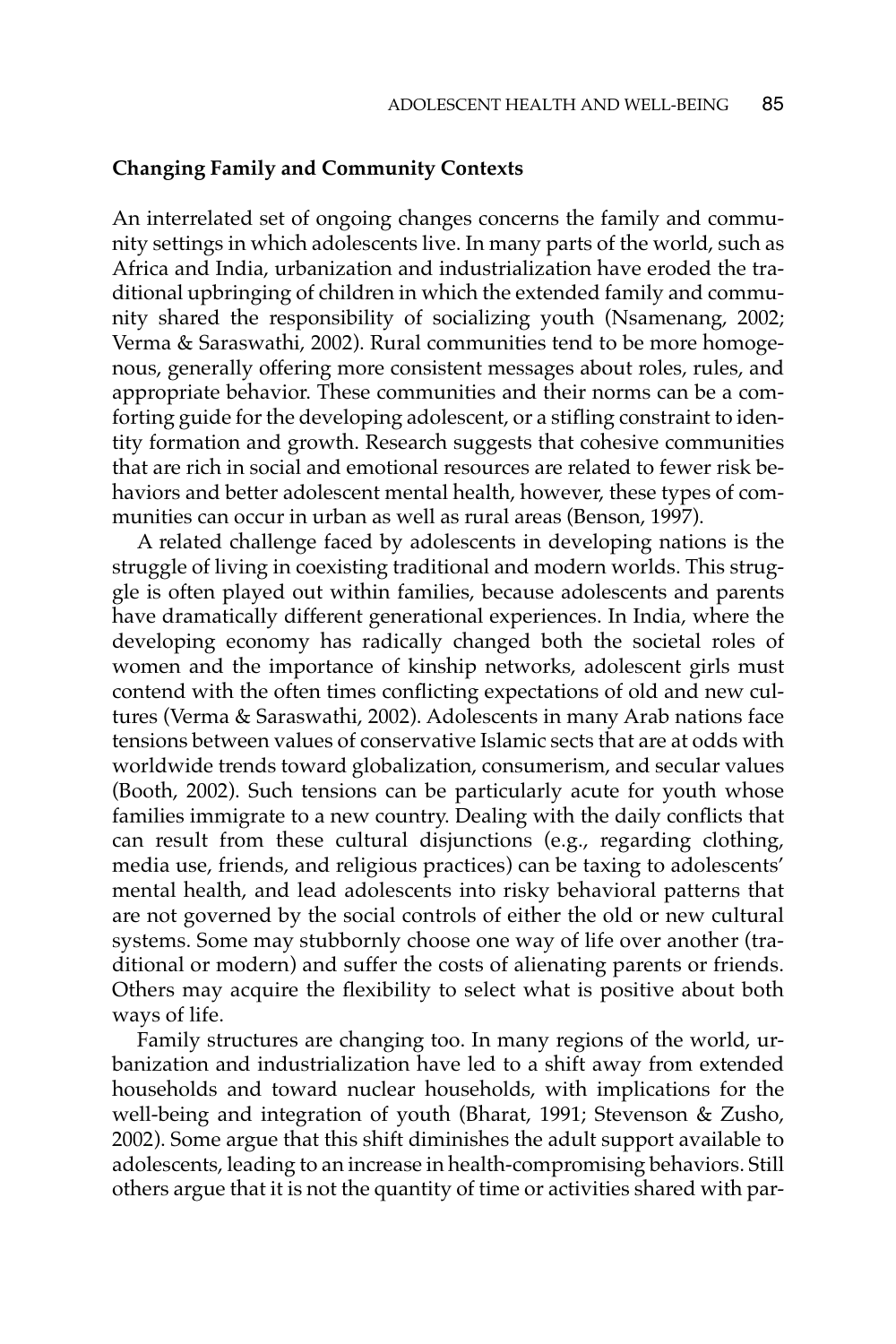ents and other adults that matters; rather, it is the quality of the connection, clear rules, and high expectations for adolescents, held by their parents and other adults, that protect and keep youth healthy (Resnick et al., 1997; Zeldin & Price, 1995). In fact, families in all parts of the world are having fewer children and many appear to be employing more child-centered forms of parenting (Larson et al., 2002, this volume), factors that are related to improved mental health and well-being.

A consistent trend in most parts of the globe is that increasing numbers of children and adolescents are being raised in divorced, single-parent, or other diverse types of households (Larson et al., 2002). Although attention and money may be spread thin in single-parent households, research indicates that satisfying and protective relationships exist in diverse family structures, and the majority of youth in these families grow up to be healthy adults (Hetherington, 1989; McAdoo, 1995)—particularly when there are other extended family members involved in their lives, as happens in many parts of the world. There appear, however, to be increasing numbers of youth who are raised with few or no significant adults in their lives (e.g., the large number of African youth orphaned by AIDS). The health risks and developmental deficits for these groups are high (Raffaelli & Larson, 1999).

Increased employment of mothers across developed and developing nations has also altered the family contexts experienced by adolescents (Larson et al., 2002). Santa Maria (2002) observes that in the Philippines, increasing maternal employment has reduced parental monitoring and increased adolescents' risk behaviors. Women's entry into the workforce, however, fortifies the resources available to raise healthy families, and diversifies the role models that adolescents can draw on as they make choices about their own futures. Research in Western nations has repeatedly shown that maternal employment does not harm, and may sometimes improve the well-being of adolescents (Furstenberg, 1995).

#### **Changing Information Technology: Adolescents and the New Media**

A final societal change with both positive and negative implications for adolescent health is the growth of electronic media. This includes "old" media, such as television, radio, telephones, and magazines, that are finding their ways into the most isolated villages and rural areas, bringing images of a materialistic world culture (Altman, 2001). It also includes "new" media such as computers, E-mail, chat rooms, CD-ROMs, satellite television, paging devices, and video games. These new media compete for young people's time and attention in industrialized nations and will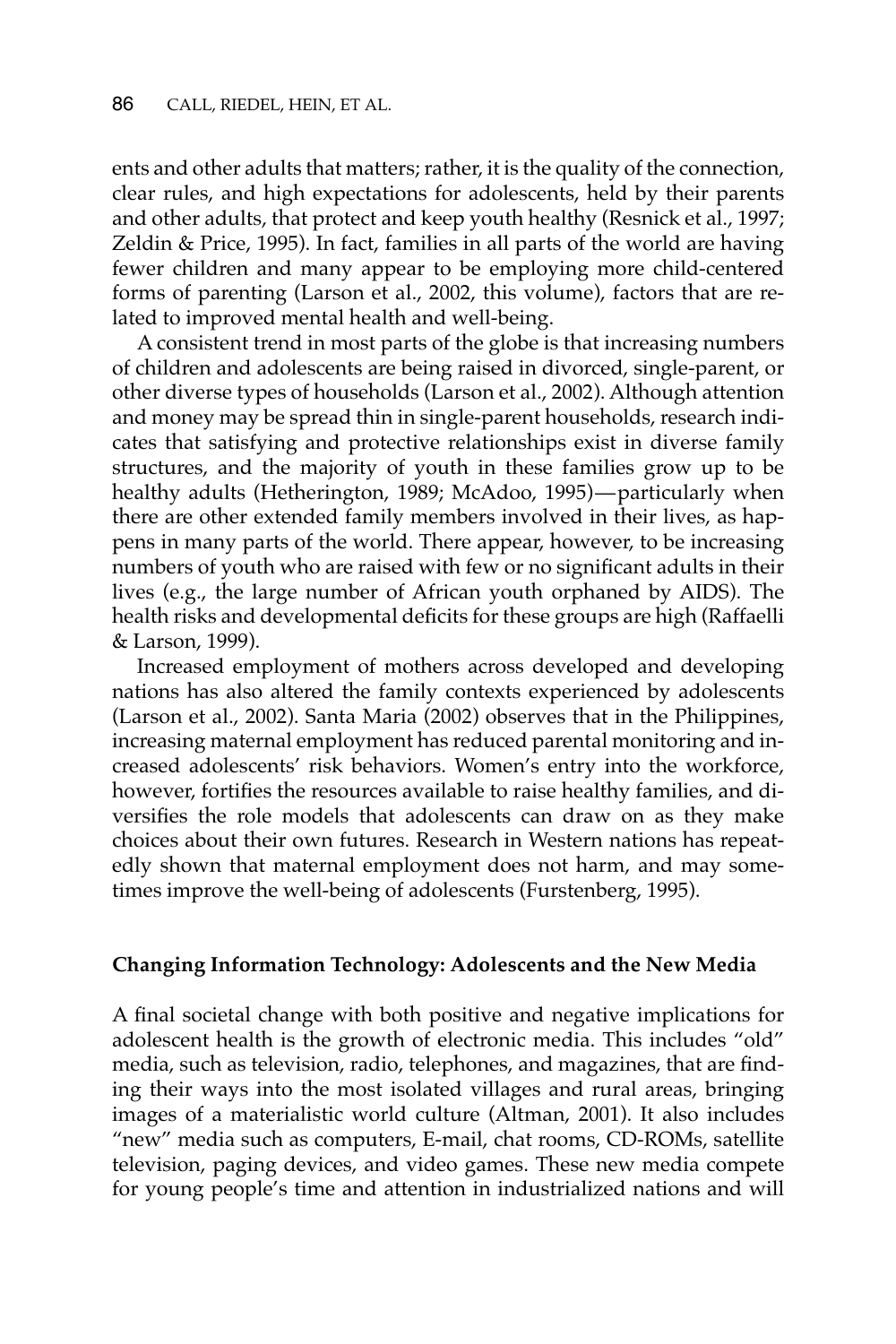increasingly diffuse from the elite to the middle class in developing nations. All these media constitute another "context" of adolescent daily interaction that can promote both health-compromising and healthenhancing behaviors.

Of all the types of media content, the portrayal of violence has received the most scrutiny. Evidence shows that it contributes to youth desensitization and the adoption of violent attitudes and behaviors (Committee on Communications, American Academy of Pediatrics, 1995). The new media, in the form of video games and virtual reality systems, provide more extreme forms of violence and an interactive component not present in the old media, which increases its potential to desensitize youth. Indeed, research is beginning to show a relation between adolescents' participation in video games and their subsequent aggressive behavior (Anderson  $&$ Bushman, 2001).

The new media also have the potential to foster health and well-being, with a number of Internet sites providing valuable information that is designed to promote healthy development and responsible behavior. This information can be obtained quickly, conveniently, and confidentially. The Internet also has the potential to impact well-being by connecting adolescents to supportive peers or adults, which is likely to be particularly valuable for those who feel marginalized or who are minorities in their communities. Message boards and chat rooms may become an important source of support for gay and lesbian youth, youth with disabilities, and ethnic minorities (Hellenga, 2002).

For these reasons, the new media have gained a central place in discussions of factors that may affect adolescent health in the 21st century. The types of interactions that adolescents can have via the new media, however, are enormously varied, and little research has yet been done on the impact of these interactions on adolescent health and development (Hein, 2000). Little is known about how adolescents' exposure to the new media may undermine traditional cultural values. It is important to ask how the new media can be used constructively for the integration of adolescents into their communities.

#### **LOOKING TOWARD THE FUTURE: NEEDS OF ADOLESCENTS**

Although adolescence is often thought of as the healthiest time of life, embracing a definition of health that goes beyond a narrow focus on disease to incorporate emotional and social health alters this picture. Indeed, many of the threats to adolescents are as much to their emotional wellbeing and mental health as to their physical health. Furthermore, most of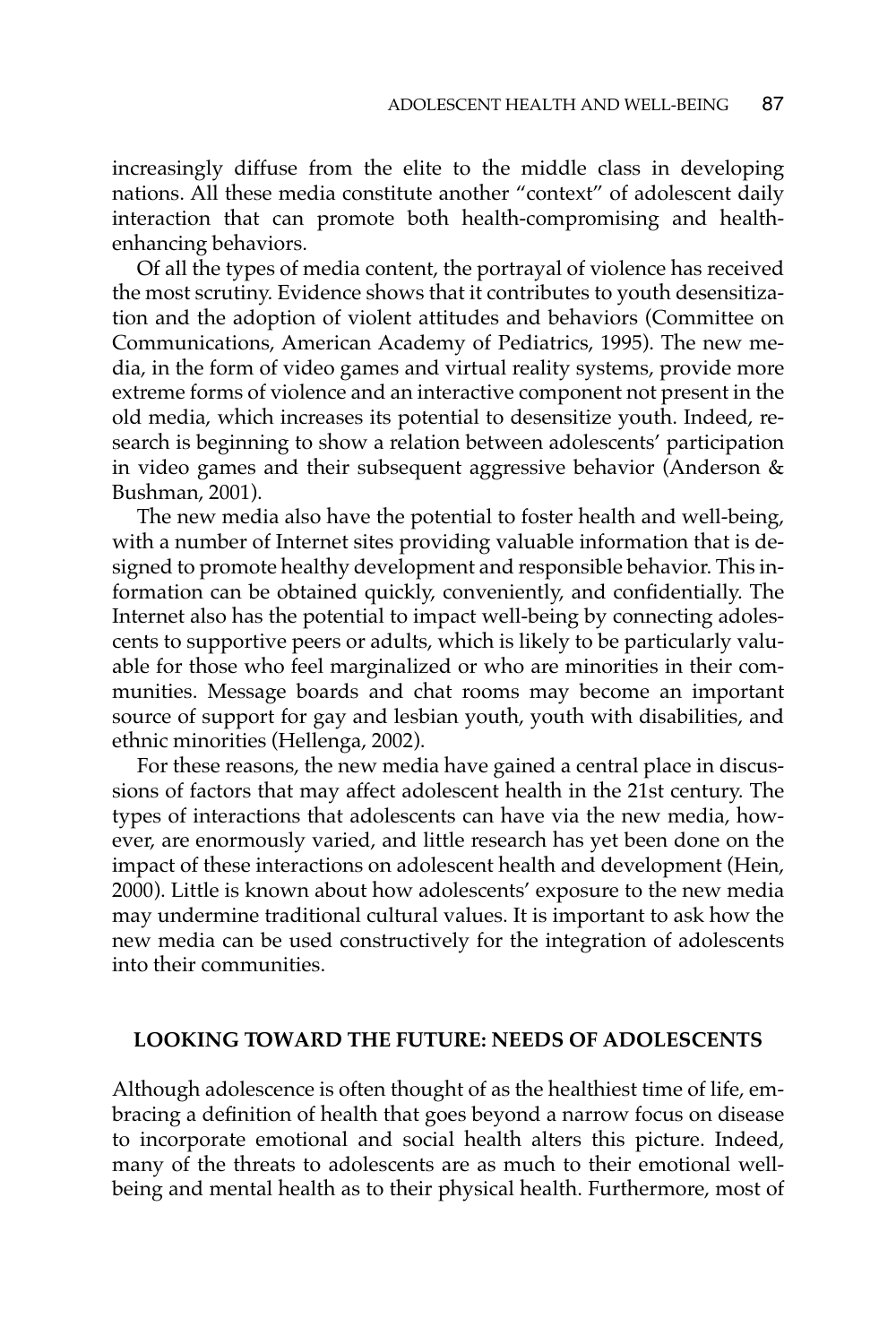the threats to adolescents are products of their environment or the choices their surroundings present (e.g., subjection to poverty and violence, involvement in the sex trade, malnutrition, substance use, and other risky behaviors). Health-compromising and health-promoting behaviors initiated during adolescence often continue throughout the life course, making this a critical period for integration and investment. This section focuses on aspects of the social environment and what is needed to bolster the health and well-being of adolescents.

#### **The Role of the Health-Care System**

Increased attention to preventive-care services among adolescents around the world is clearly welcome, but this trend will have a greater impact if more comprehensive definitions of health and preventive care are adopted—definitions that go beyond immunizations and monitoring physical development to focus on the psychological well-being of adolescents. As is evident by the leading causes of morbidity and mortality among adolescents—namely injury, homicide, and suicide—the current health-care system provides crisis care rather than playing a vital role in protecting youth from harm. The health-care system must evolve and balance attention given to physical health and development with attention given to the emotional well-being of adolescents.

Although many adolescents are proactive and resourceful, caring adults and organizations must put resources within easy reach, or even in the way of adolescents (Gibson-Cline et al., 2000). School-based health and social services programs (Resnick et al., 1997; Robinson, Ruch-Ross, Watkins-Ferrell, & Lightfoot, 1993), and services in neutral locations within the community (Dryfoos, 1990) are resources that give adolescents frequent, unsolicited reminders that there are people interested in them, who will listen and help if asked.

#### **Connections to Family and Community**

Contexts outside the health-care system play a more important role in promoting the health of adolescents. Factors that promote adolescents' healthy development are found in the families and caring communities that surround, nurture, and encourage them to make good choices and act in ways that enhance their healthy development. As we begin the 21st century, it is important to think more broadly about whether the institutions and mechanisms that have been relied on in the past to foster adolescent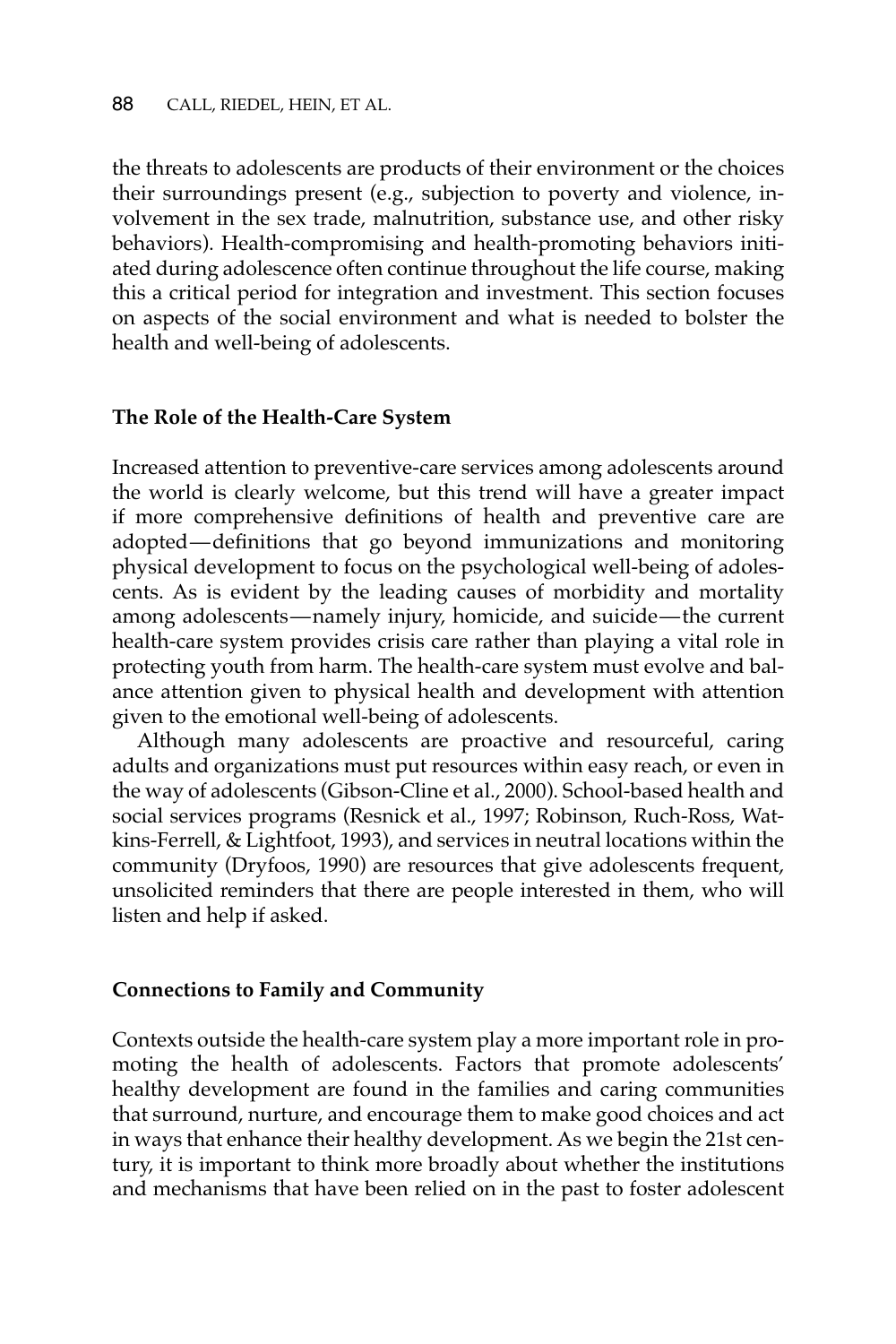health and well-being can be relied on in the future (Furstenberg & Hughes, 1995; Pittman, 1996). The erosion of extended family structures and increasing prevalence of single-parent households around the world are vivid examples of changing institutions that must be fortified so that they can help to guide adolescents into adulthood. Similarly, the decay of communities due to migration and urbanization threatens another resource important to the socialization and protection of adolescents.

Clearly it is not simply changing family structures and changing community contexts that threaten healthy development, because the literature provides clear evidence that function precedes form (Hetherington, 1989; Rutter, 1990). What is critical is that the evolving institutions of family and community continue to integrate, engage, and invest in the well-being of adolescents during this important period of the life course. Adults must see this as a responsibility and find ways to accomplish this important function, whether through families, communities, community organizations, or some combination of all of these. Of equal importance, adults must provide opportunities and healing contexts for adolescents already exposed to unhealthy environments (e.g., those involved in war or prostitution, AIDS orphans, and substance users or abusers) to turn negative health trajectories into positive ones that enhance resilience.

#### **Adolescents as Active Participants in Healthy Development**

Adolescents are also willing and able to foster their own healthy development, select friends, and collaborate in the creation of programs that promote the skills they need to become contributing members of their communities and future families (Blum, 1998; Camino, 2000; Zeldin & Price, 1995). Institutions in developed countries have too frequently been based on assumptions that adolescents cannot act constructively on their own behalf, thus destroying budding competence and self-confidence. Cultivating the necessary skills and then supporting adolescents' constructive behavior are appropriate roles for adults and organizations serving youth in both developing and developed societies. Adolescents have already demonstrated enormous creativity and talent in initiating projects; adults should lend support and necessary resources (Petersen, 2000).

One promising approach to youth development is service learning, in which young people learn through performing voluntary service and reflecting on what they have learned with guidance from supportive adults (Petersen, 2000). The primary lesson from studies of service learning is that adolescents need a constructive role in their communities, so that they can learn how to function as adults and take pride in their surroundings. For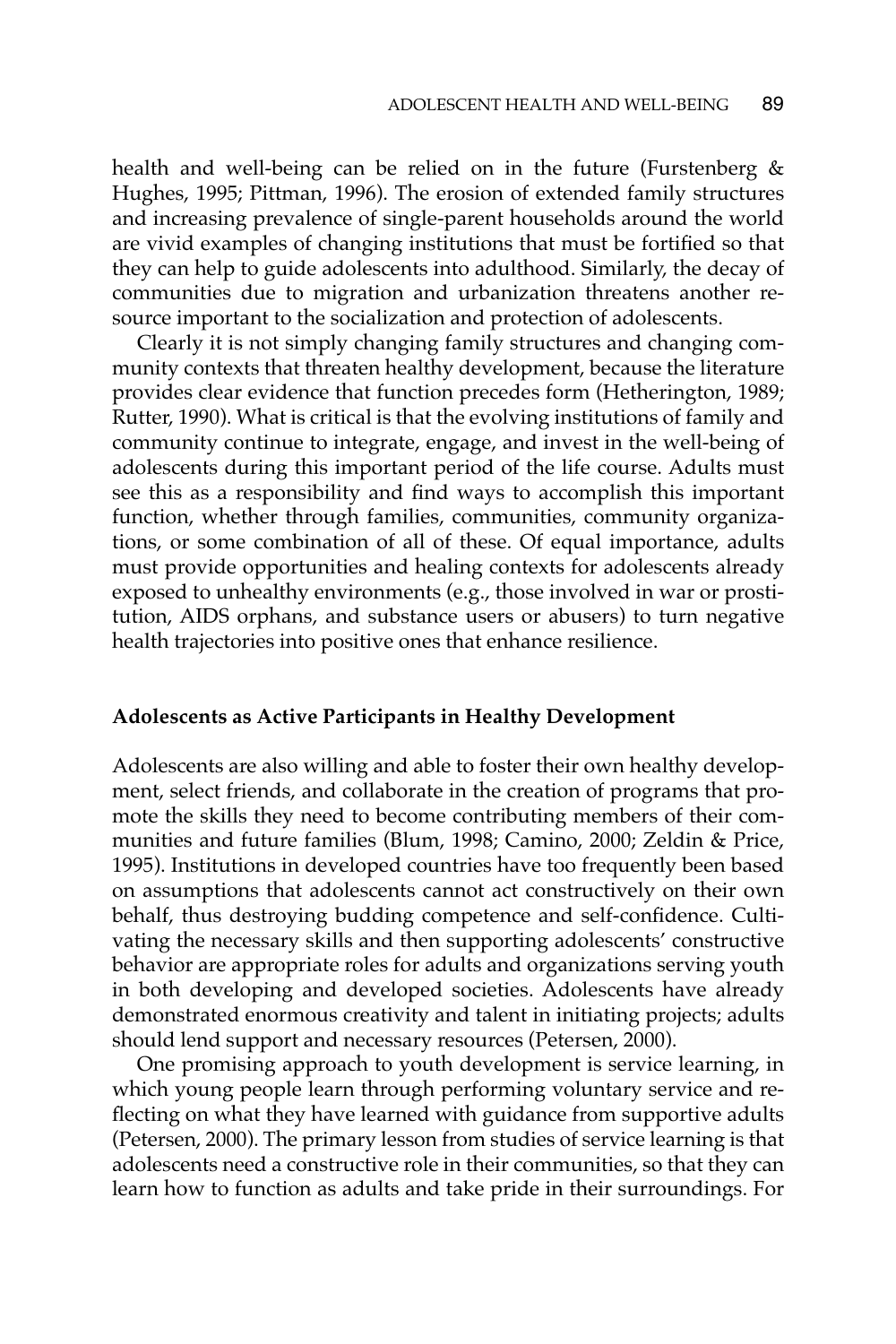#### 90 CALL, RIEDEL, HEIN, ET AL.

youth, service learning has been shown to enhance self-esteem and social relationships; increase understanding of self and the broader world; develop values; permit exploration of career options; and decrease alienation from school, family, and community. Research demonstrates that youth who are engaged in service learning are less likely to become involved in health-compromising behaviors, such as criminal behavior and early teen pregnancy (Kirby & Coyle, 1997). The benefits for those served include taking on a more positive view of youth as well as the direct results of the service performed (Stukas, Snyder, & Clary, 1999).

#### **The Role of Media in Health Promotion**

Several features inherent to the new media make it an attractive context for promoting psychosocial development. Adolescents possess an apparent natural affinity for this technology. In addition, new media use is self-initiated, confidential, and without boundaries; provides access to health-relevant information; and expands both the networks of support and the diversity of the support available to adolescents. Although more research is needed, if indeed the new media is used for good rather than harm, extensive efforts should be made to decrease the "digital divide."

Several examples from the old media provide clues to the yet-untapped potential of the new media to promote healthy development, and to involve adolescents in this effort. When the star of the hit television show "Felicity" recently decided she was going to have sex with her boyfriend, millions of viewers went with her as she learned how to buy and use a condom (Brown & Cantor, 2000). This U.S. phenomenon has international echoes. In India, Dehleez, a radio serial, has used its hero's adventures to inform a large number of young people about reproductive health, and has made it easier for adolescents to discuss questions about health and sex. The Jamaica Red Cross Peer Education Project used a radio serial drama to encourage young people to avoid premature and unsafe sex, and to seek medical treatment if they suspect that they have contracted an STD (WHO/UNFPA/UNICEF Study Group on Programming for Adolescent Health, 1999).

Multiple forms of media have been used with some success in other health-promotion efforts, notably in attempts to counter the efforts of media-savvy tobacco companies. In New Zealand, where rates of smoking range between 40% to 60%, a major social marketing initiative, "Auahi Kore," has been launched. This effort is composed of a media campaign and community activities that reaffirm a smoke-free Maori culture as a source of positive identity for Maori youth (WHO International Consultation on Tobacco and Youth, 1999).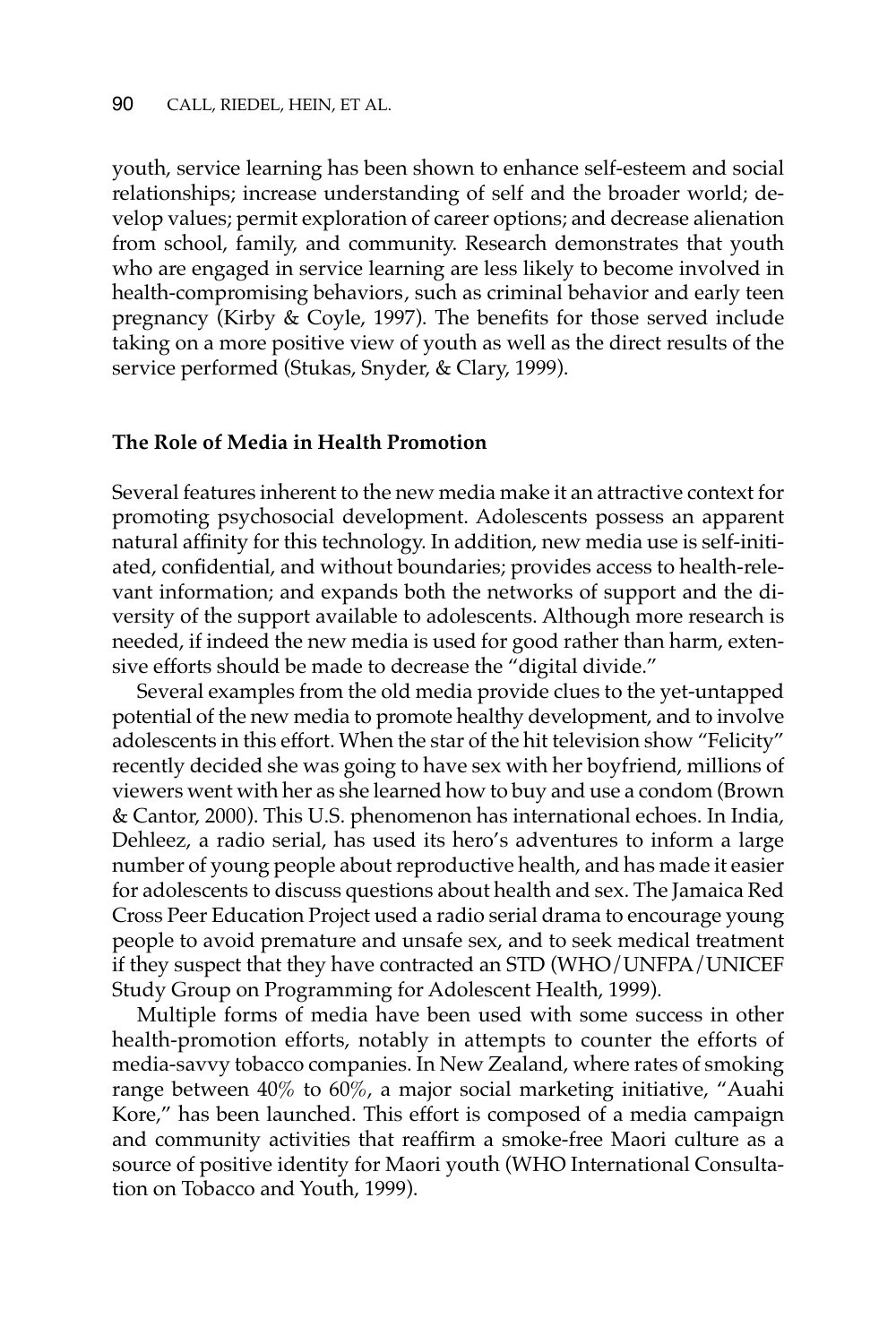In Singapore, a Youth-to-Youth Smoke-Free Campaign was organized for students. This competition, jointly created by the Ministries of Health and Education, Nanyang Polytechnic, the National Library Board, the National Youth Council, and the Singapore Cancer Society (in conjunction with the WHO Consultation), engaged young people to design Web pages that expressed their ideas about a tobacco control campaign targeted at 14- to 20 year-olds (WHO International Consultation on Tobacco and Youth, 1999).

Research is needed to better understand the impact of old and new media on adolescent well-being, and to assess their potential for promoting healthy development and fostering change when risky behaviors occur. Challenges that lie ahead are, first, to evaluate the content and reliability of material available on the Internet, and, second to engage the communications industry in the process of creating and disseminating health-focused messages—when possible, in partnership with adolescents.

## **Alleviating the Threat of Poverty: The Role of Government and Nongovernment Institutions**

Poverty is the most devastating of the threats to adolescent health, and exacerbates the effects of other threats. Poverty threatens adolescents' physical health, via poor sanitation and nutrition, as well as their psychological well-being, through decrements to the resources that families can expend on their adolescent children and decrements to the communities in which these families are embedded. Investment by nations and global institutions in the eradication of poverty is key to the well-being of adolescents. Improving a nation's economy permits increased investment in education, preventive health measures, and infrastructures necessary for adolescents to grow into a healthy, integrated, and contributing adulthood. Truly advancing the health of all adolescents may be possible only through social and economic change (Link & Phelan, 1995). Although dramatic shifts in the distribution of wealth across or within countries are unlikely, perhaps movement toward new health-conscious ways of developing policies is within reach for adolescents in the 21st century. Specifically, in recognition that investments outside of the health sector (e.g., commerce, housing, education, and defense) have consequences for the health of populations, the potential impact of nonhealth policies on population health should be an integral part of the policy-making process (Gutiérrez & Kendall, 2000).

Links between economic wealth and population health are particularly salient in discussions of adolescent health and well-being. After all, it is adolescents who represent the future intellectual, educational, spiritual, and economic stock of a nation. Investment in the healthy development of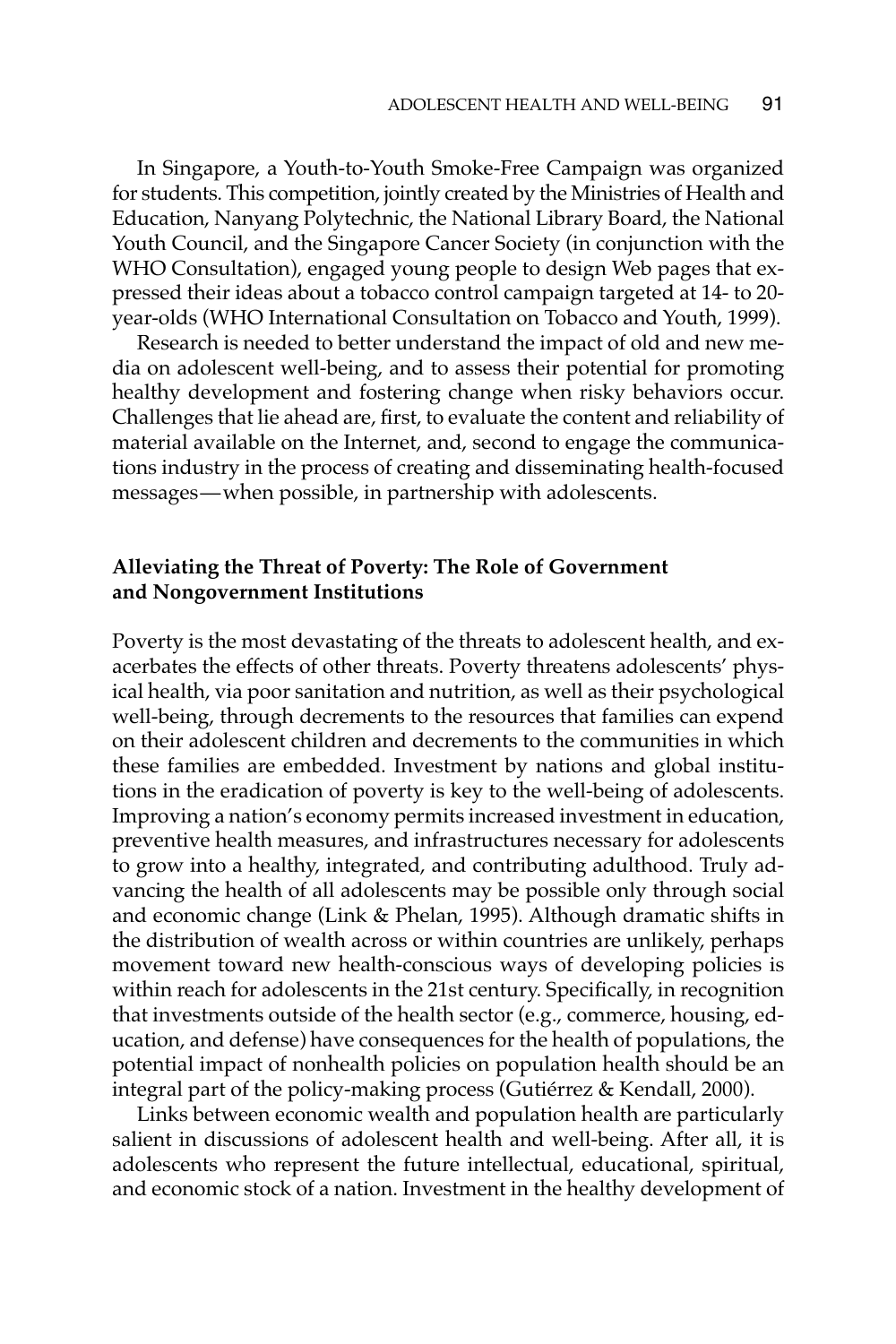adolescents and in their integration into society supports the development of human and social capital and represents an investment in the future. Leaders and policy makers are beginning to pay attention to the resource that adolescents represent, as was demonstrated by recent health and social policies in the United States (e.g., the Younger Americans Act and the State Children's Health Insurance Program) and the United Kingdom (e.g., the Social Exclusion Unit). The government of Kerala in India made a conscious choice to invest its limited current resources on policies that promote the health of its youth, riding on the optimism of creating a "health spiral" for future generations (Sen, 1999).

# **Concluding Comments**

The primary message of this article is that societal investment in, and integration of, adolescents are key to a positive future for the society as well as for adolescents. As societies continue to change, it is essential that they keep this fundamental truth front and center. It is quite clear that holding adolescents as an integral rather than an alienated component of a society yields many positive outcomes, just as failure to do so may, at the very least, mean the loss of a generation and a severe missed opportunity for the society to advance. The choice is clear, and adolescents are willing partners in forging a path toward a healthy future.

## **ACKNOWLEDGMENTS**

The authors thank the William T. Grant Foundation for support in preparing this manuscript and the series of societal and regional trend articles that guided this manuscript. The authors are also indebted to Reed Larson for his investment of time, patience, and encouragement during the completion of this manuscript. Karen Hein wishes to acknowledge the research and editorial assistance of Linda Newman.

#### **REFERENCES**

- Allgood-Merten, B., Lewinsohn, P. M., & Hops H. (1990). Sex differences and depression. *Journal of Abnormal Psychology, 99*, 55–63.
- Altman, D. (2001). *Global sex.* Chicago, IL: University of Chicago Press.
- Anderson, C. A., & Bushman, B. J. (2001). Effects of violent video games on aggressive behavior, aggressive cognition, aggressive affect, physiological arousal, and prosocial behavior: A meta-analytic review of the scientific literature. *Psychological Science, 12*, 353–359.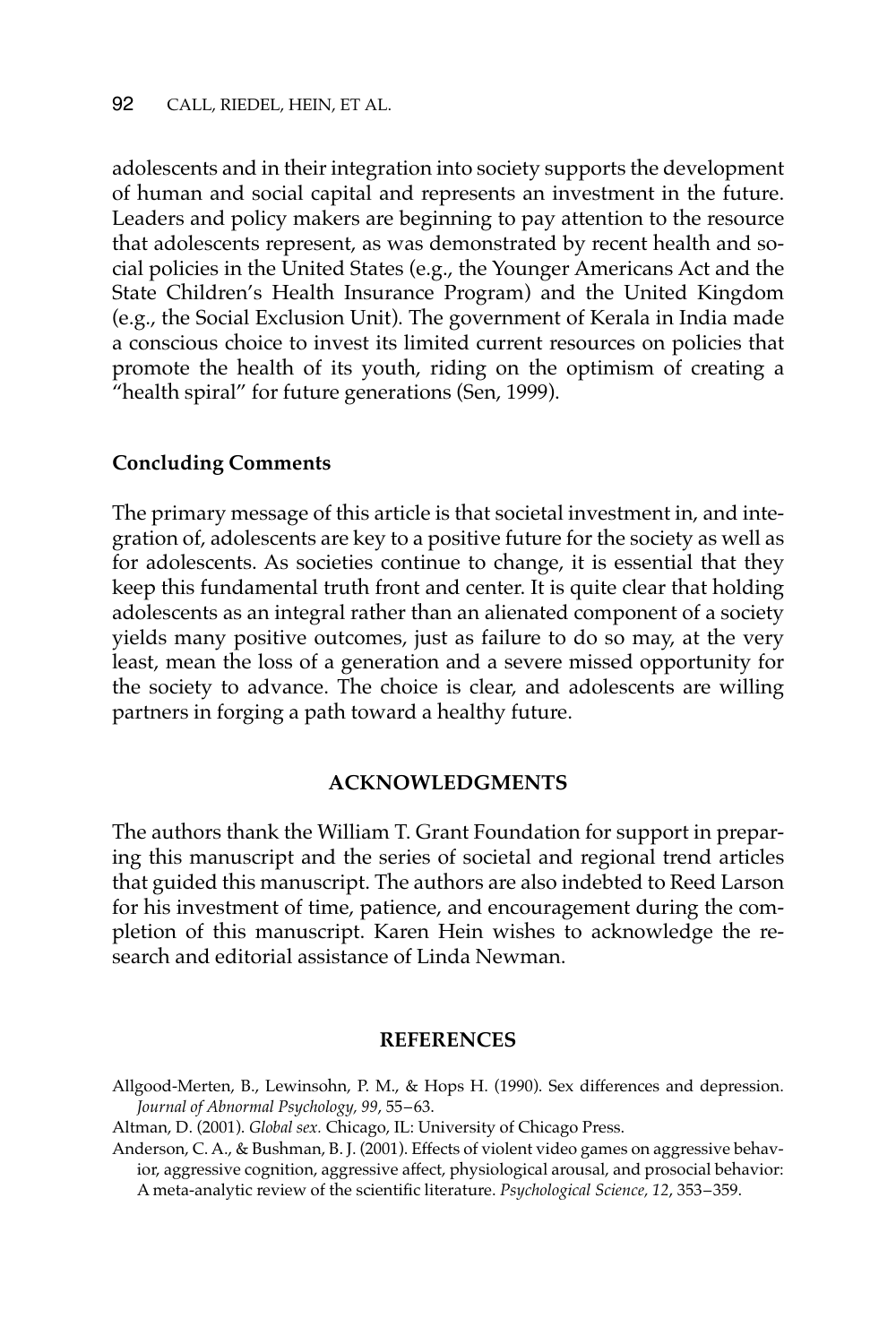- Aptekar, L., & Stocklin, D. (1997). Children in particularly difficult circumstances. In J. Berry, P. Dasen, & T. S. Saraswathi (Eds.), *Handbook of cross cultural psychology* (Vol. 2, pp. 377– 412). Boston, MA: Allyn & Bacon.
- Arnett, J. J. (2002). Adolescents in Western countries in the 21st century: Vast opportunities for all? In B. Brown, R. Larson, & T. S. Saraswathi (Eds.), *The world's youth: Adolescence in eight regions of the globe.* New York: Cambridge University Press.
- Bachman, J. G., Wadsworth, K. N., O'Malley, P. M. Johnston, L. D., & Schulenberg, J. E. (1997). *Smoking, drinking and drug use in young adulthood: The impacts of new freedoms and new responsibilities.* Hillsdale, NJ: Erlbaum.
- Bachman, J., & Wallace, J. (1991). The "drug problem" among adolescents: Getting beyond the stereotypes. *Ethnicity and Disease, 1*, 315–319.
- Benson, P. L. (1997). *All kids are out kids: What communities must do to raise caring and responsible children and adolescents.* San Francisco: Jossey-Bass.
- Bharat, S. (1991). Research on family structure and problems: Review, implications, and suggestions. In Unit for Family Studies (Ed.), *Research on families with problems in India* (Vol. 1, pp. 33–67). Bombay, India: Tata Institute.
- Bloom, D. E., & Canning, D. (2000). The health and wealth of nations. *Science, 287*, 1207–1209.
- Blum, R. (1998). Adolescent health: Priorities for the next millennium. *Maternal and Child Health Journal, 22*, 368–375.
- Booth, M. (2002). Arab adolescents facing the future: Enduring ideals and pressures for change. In B. Brown, R. Larson, & T. S. Saraswathi (Eds.), *The world's youth: Adolescence in eight regions of the globe.* New York: Cambridge University Press.
- Bronfenbrenner, U. (1977). Toward an experimental ecology of human development. *American Psychologist*, 32, 513–531.
- Brown, B., Larson, R., & Saraswathi, T. S. (Eds.). (2002). *The world's youth: Adolescence in eight regions of the globe.* New York: Cambridge University Press.
- Brown, J. D., & Cantor, J. (2000). An agenda for research on youth and the media. *Journal of Adolescent Health, 27*, 2–7.
- Calabrese, R. (1989). The effects of mobility on adolescent alienation. *High School Journal, 73*, 41–46.
- Call, K. T., & Mortimer, J. T. (2001). *Arenas of comfort in adolescence: A study of adjustment in context.* Mahwah, NJ: Erlbaum.
- Castells, M. (1998). Rise of the fourth world: Informational capitalism, poverty and social exclusion. In M. Castells (Ed.), *End of millennium* (pp. 70–165). Oxford, U.K.: Blackwell.
- Cauce, A. M., Felner, R. D., & Primavera, J. (1982). Social support in high-risk adolescents: Structural components and adaptive impact. *American Journal of Community Psychology, 10*, 417–428.
- Camino, L. A. (2000). Youth-adult partnerships: Entering new territory in community work and research. *Applied Youth Development, 4*, 11–20.
- Centers for Disease Control and Prevention (CDC). (1998). Youth risk behavior surveillance? United States, 1997. *Morbidity and Mortality Weekly Report, 47*, SS-3.
- Committee on Communications, American Academy of Pediatrics. (1995). Media violence [Policy statement]. *Pediatrics, 95*, 949–951.
- Crockett, L. J. (1997). Cultural, historical and subcultural contexts of adolescence: Implications for health and development. In J. Schulenberg, M. J. Maggs, & K. Hurrelmann (Eds.), *Health risks and developmental transitions during adolescence* (pp. 23–53). Cambridge, U.K.: Cambridge University Press.
- Diekstra, R. F. W., Kienhorst, C. W. M., & de Wilde, E. J. (1995). Suicide and suicidal behavior among adolescents. In M. Rutter & D. J. Smith (Eds.), *Psychosocial disorders in young people: Time trends and their causes* (pp. 686–761). New York: Wiley.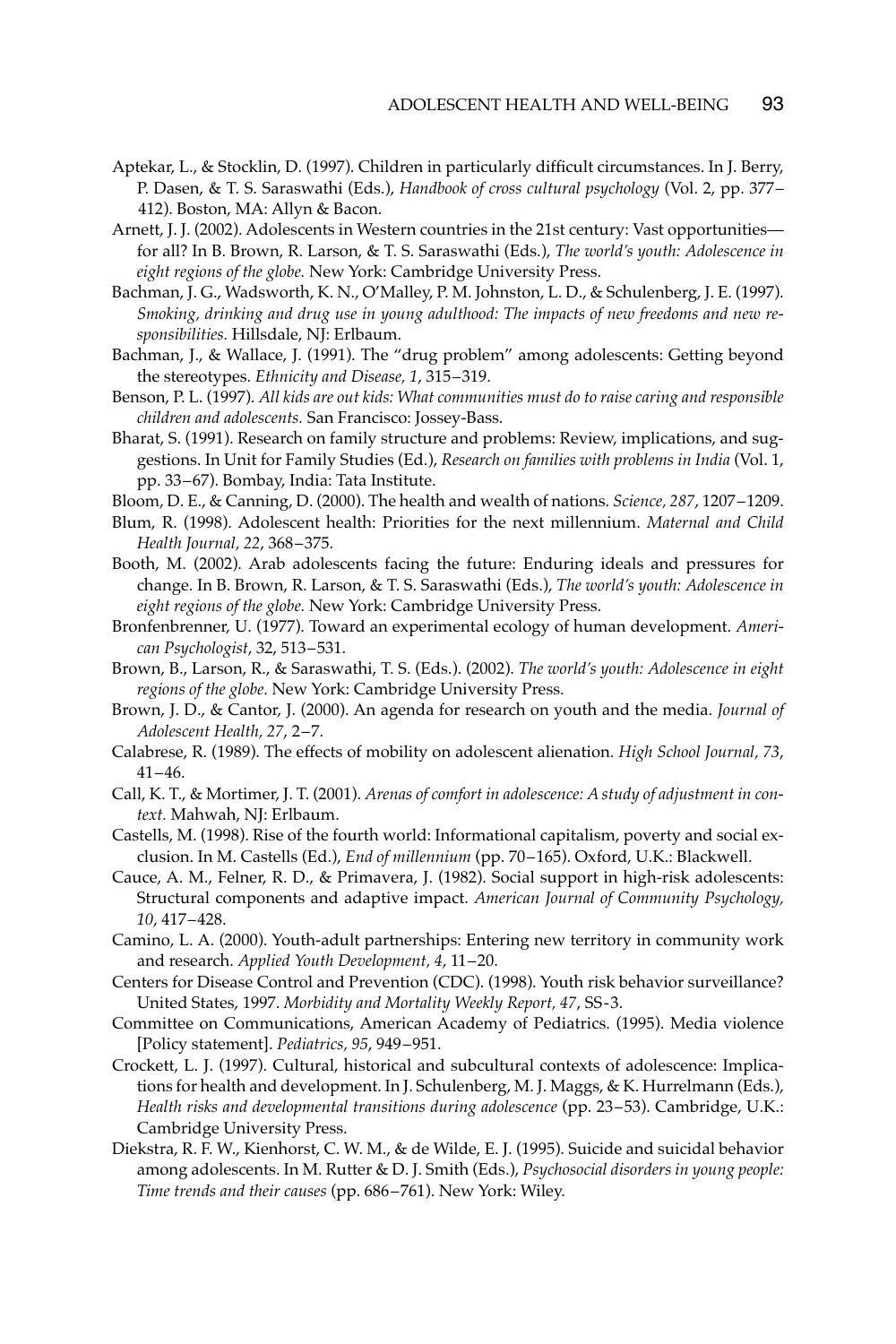- Dietz, W. H. (1998). Health consequences of obesity in youth: Childhood predictors of adult disease. *Pediatrics*, *101*, 518–525.
- Dryfoos, J. (1990). *Adolescents at risk: Prevalence and prevention.* New York: Oxford University Press.
- Duncan, G. J. (1991). The economic environment of childhood. *Child Development, 65*, 275–282.
- Eccles, J. S., Lord, S. E., Roeser, R. W., Barber, B. L., & Jozefowicz, D. M. H. (1997). The association of school transitions in early adolescence with developmental trajectories through high school. In J. Schulenberg, J. M. Maggs, & K. Hurrelmann (Eds.), *Health risks and developmental transitions during adolescence* (pp. 283–320). Cambridge, U.K.: Cambridge University Press.
- Eisenberg, D., Davis, R., Ettner, S., Appel, S., Wilkey, S., Van Rompay, M., & Kessler, R. (1998) Trends in alternative medicine use in the United States, 1990–1997: Results of a follow-up national survey. *Journal of the American Medical Association*, *280*, 1569–1575.
- Elder, G. H., Jr., Van Nguyen, T., & Caspi, A. (1985). Linking family hardship to children's life. *Child Development, 56*, 361–375.
- Fingerhut, L. A., & Warner, M. (1997). *Chartbook. Health, United States, 1996–1997.* Hyattsville, MD: National Center for Health Statistics.
- Furstenberg, F., Jr. (1995). Family change and the welfare of children: What do we know and what can we do about it? In K. Oppenheim Mason & A. Jensen (Eds.), *Gender and family change in industrialized countries* (pp. 245–257). New York: Oxford University Press.
- Furstenberg, F. F., Jr., & Hughes, M. E. (1995). Social capital and successful development among at-risk youth. *Journal of Marriage and the Family, 57*, 580–592.
- Fussell, E., & Greene, M. (2002). Demographic trends affecting youth around the world. In B. Brown, R. Larson, & T. S. Saraswathi (Eds.), *The world's youth: Adolescence in eight regions of the globe.* New York: Cambridge University Press.
- Gallagher, E. B., Stewart, T. J., & Stratton, T. D. (2000). The sociology of health in developing countries. In C. E. Bird, P. Conrad, & A. M. Fremont (Eds.), *Handbook of medical sociology* (5th ed., pp. 389–395). Engelwood Cliffs, NJ: Prentice Hall.
- Gibson-Cline, J., Martinson, L., Shaw, B., & the Youth and Coping Research Team. (2000). Conclusions and implications for theory and practice. In J. Gibson-Cline (Ed.), *Youth and coping in twelve nations. Surveys of 18–20-year-old young people* (pp. 235–251). New York: Routledge.
- Ginzberg, E. (1999). US health care: A look ahead to 2025. *Annual Review of Public Health, 20*, 55–66.
- Gore, S., & Colten, M. E. (1991). Introduction: Adolescent stress, social relationships, and mental health. In M. E. Colten & S. Gore (Eds.), *Adolescent stress: Causes and consequences* (pp. 1–14). Hawthorne, NY: Aldine de Gruyter.
- Guillén, M. F. (2001). Is globalization civilizing, destructive or feeble? A critique of five key debates in the social science literature. *Annual Review of Sociology, 27*, 235–260.
- Gutiérrez, E. C. Z., & Kendall, C. (2000). The globalization of health and disease: The health transition and global change. In G. L. Albrecht, R. Fitzpatrick, & S. C. Scrimshaw (Eds.), *Handbook of social studies in health and medicine* (pp. 84–99). London: Sage.
- Hadley, J. (1982). *More medical care, better health?* Washington, DC: Urban Institute.
- Hamilton, J. (Reporter). (2000, June 27). All things considered: Africa and AIDS [Radio broadcast]. Washington, DC: National Public Radio.
- Hein, K. (2000). Introduction to special supplement of the Journal of Adolescent Health: Youth and the media. *Journal of Adolescent Health, 27*(2) Supp. 1.
- Hellenga, K. (2002). Social space, the final frontier: Adolescents on the Internet. In J. Mortimer & R. Larson (Eds.), *The changing adolescent experience: Societal trends and the transition to adulthood.* New York: Cambridge University Press.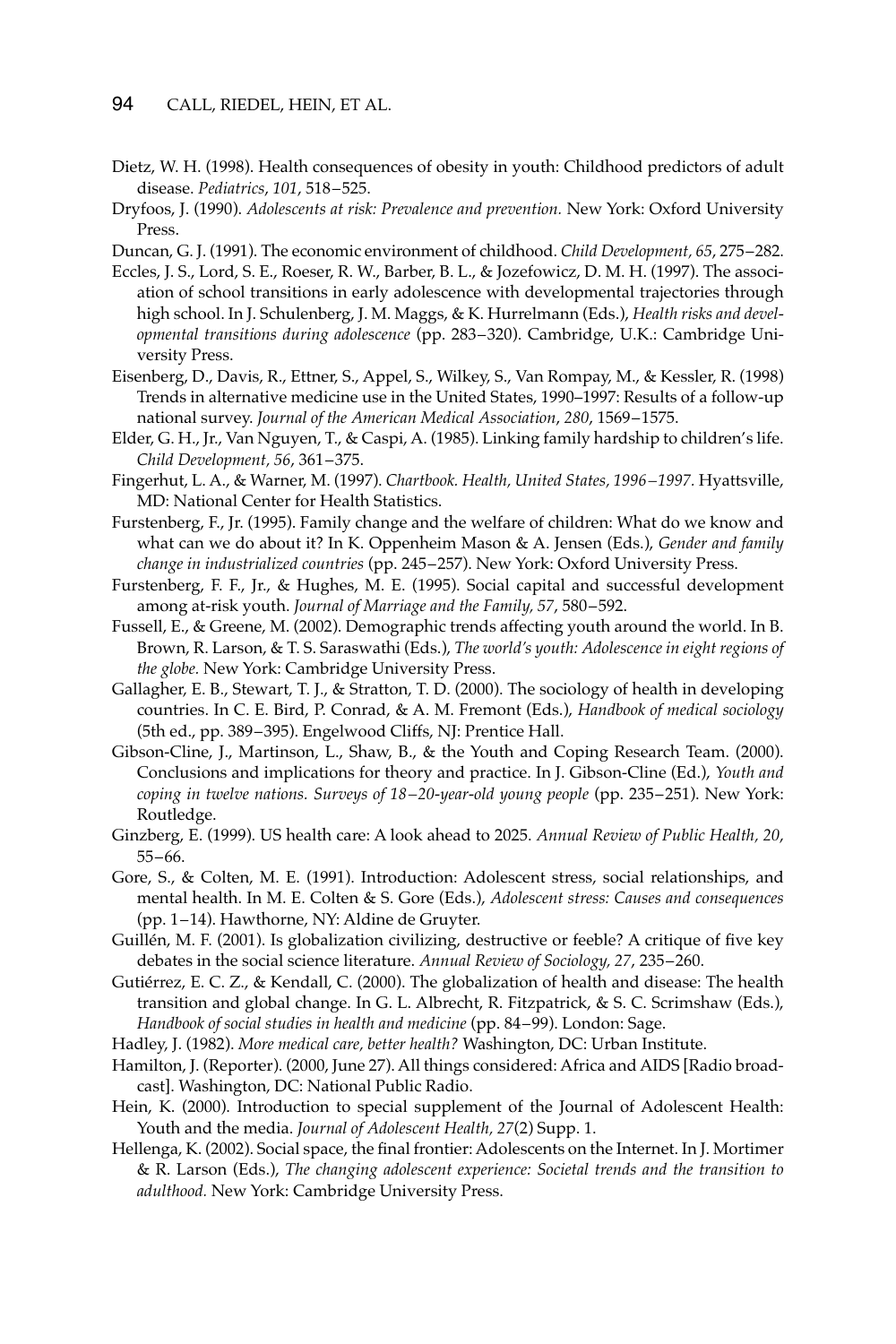- Hetherington, E. M. (1989). Coping with family transitions: Winners, losers, and survivors. *Child Development, 60*, 1–14.
- Jessor, R., Van Den Bos, J., Vanderryn, J., Costa, F. M., & Turbin, M. S. (1995). Protective factors in adolescent problem behavior: Moderator effects and developmental change. *Developmental Psychology, 31*, 923–933.
- Kaplan, R. D. (2000). *The coming anarchy: Shattering the dreams of the post cold war.* New York: Random House.
- Kaplan, G., Pumuk, E., Lynch, J., Cohen, R., & Balfour, J. L. (1996). Inequality in income and mortality in the United States: Analysis of mortality and potential pathways. *British Medical Journal, 312*, 999–1003.
- Kawachi, I., & Berkman, L. (2000). Social cohesion, social capital, and health. In L. F. Berkman & I. Kawachi (Eds.), *Social epidemiology* (pp. 174–191). New York: Oxford University Press.
- Kawachi, I., Kennedy, B. P., & Glass, R. (1999). Social capital and self-rated health: A contextual analysis. *American Journal of Public Health, 89*, 1187–1193.
- Kirby, D., & Coyle, K. (1997). Youth development programs. *Children and Youth Services Review, 19*, 437–454.
- Knodel, J., & VanLandingham, M. (2000). Children and older persons: AIDS' unseen victims. *American Journal of Public Health, 90*, 1024–1025.
- Kristof, N. D. (1997, April 13). Rwandans, once death's agents, now its victims. *New York Times* [Late New York ed.], p. 1.1.
- Kuh, D., Power, C., Blane, D., & Bartley, M. (1997). Social pathways between childhood and adult health. In D. Kuh & Y. Ben-Shlomo (Eds.), *A life course approach to chronic disease epidemiology* (pp. 169–198). New York: Oxford University Press.
- Larson, R. (2002). Globalization, societal change, and new technologies: What they mean for the future of adolescence. *Journal of Research on Adolescence, 12*, 1–30.
- Larson, R. W., Wilson, S., Brown, B. B., Furstenberg, F. F., Jr., & Verma, S. (2002). Changes in adolescents' interpersonal experiences: Are they being prepared for adult relationships in the twenty-first century? *Journal of Research on Adolescence, 12*, 31–68.
- Lempers, J. D., Clark-Lempers, D., & Simons, R. L. (1989). Economic hardship parenting, and distress in adolescence. *Child Development, 60*, 25–39.
- Lerner, R. M., & Galambos, N. L. (1998). Adolescent development: Challenges and opportunities for research, programs, and policies. *Annual Review of Psychology, 49*, 413–446.
- Link, B. G., & Phelan, J. (1995). Social conditions as fundamental causes of disease. *Journal of Health and Social Behavior* [Spec No], 80–94.
- Lurie, P., Hintzen, P., & Lowe, R. A. (1995). Socioeconomic obstacles to HIV prevention and treatment in developing countries: The roles of the International Monetary Fund and the Work Bank. *AIDS, 9*, 539–546.
- Lynch, J., & Kaplan, G. (1997). Understanding how inequality in the distribution of income affects health. *Journal of Health Psychology, 2*, 297–314.
- Maggs, J. E., Schulenberg, J. E., & Hurrelmann, K. (1997). Developmental transitions during adolescence: Health promotion implications. In J. E. Schulenberg, J. L. Maggs, & K. Hurrelman (Eds.), *Health risks and developmental transitions during adolescence* (pp. 522–546). New York: Cambridge University Press.
- Masten, A. S., & Braswell, L. (1991). Developmental psychopathology: An integrative framework for understanding behavior problems in children and adolescents. In P. R. Martin (Ed.), *Handbook of behavior therapy and psychological science: An integrative approach* (pp. 35– 56). New York: Pergamon.
- Masten, A. S., & Garmezy, N. (1985). Risk, vulnerability, and protective factors in developmental psychopathology. In B. B. Lahey & A. E. Kazdin (Eds.), *Advances in clinical child psychology* (Vol. VIII, pp. 1–52). New York: Plenum Press.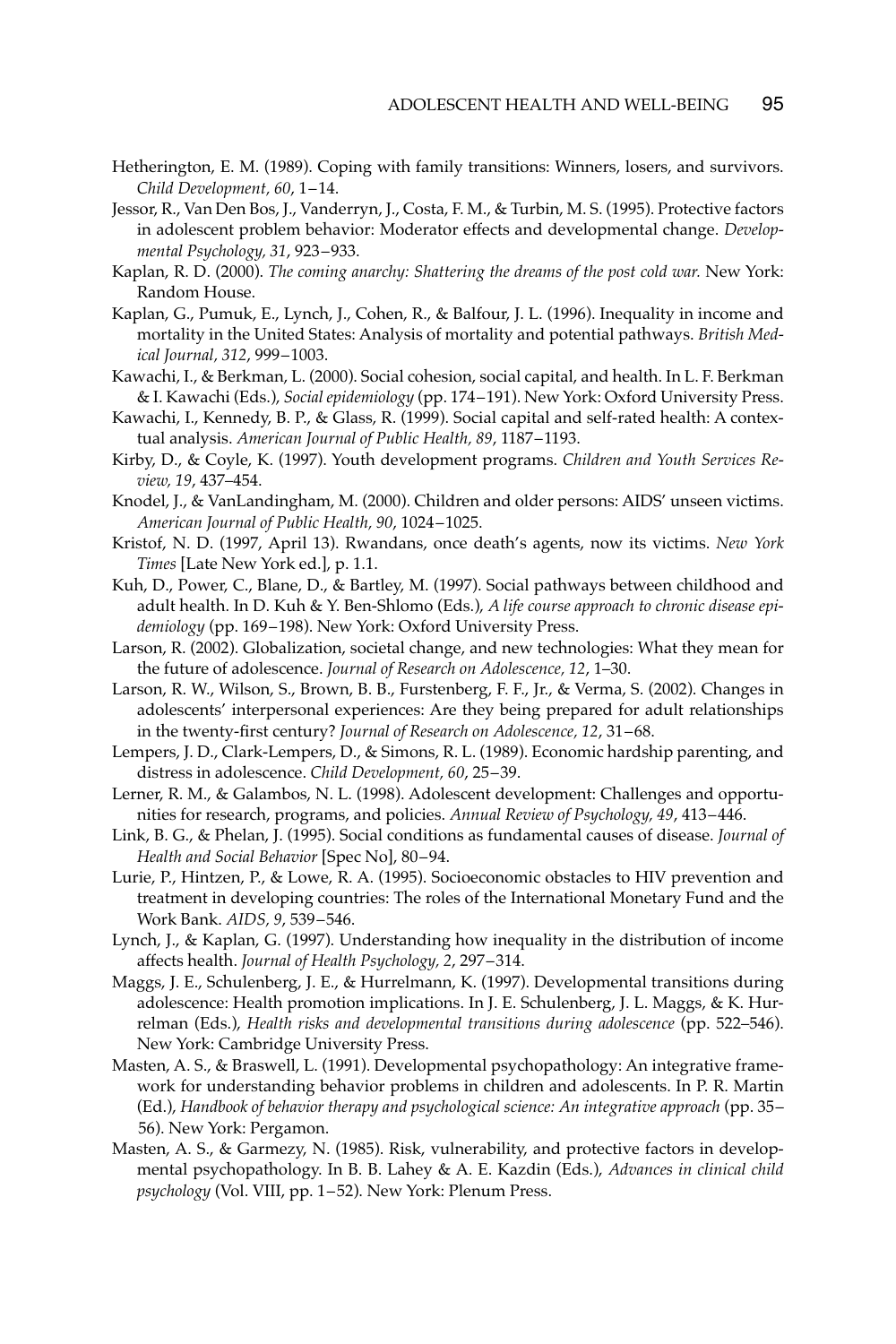#### 96 CALL, RIEDEL, HEIN, ET AL.

- McAdoo, H. P. (1995). Stress levels, family help patterns, and religiosity in middle- and working-class African American single mothers. *Journal of Black Psychology, 21*, 424–449.
- McLeod, J. D., & Shanahan, M. J. (1996). Trajectories of poverty and children's mental health. *Journal of Health and Social Behavior, 37*, 207–220.
- McLoyd, V. C. (1990). The impact of economic hardship on black families and children: Psychological distress, parenting, and socioemotional development. *Child Development, 61*, 311–346.
- McLoyd, V. C., & Lozoff, B. (2001). Racial and ethnic trends in children's and adolescents' behavior and development. In N. Smelser, W. J. Wilson, & F. Mitchell (Eds.), *America becoming: Racial trends and their consequences* (pp. 311–350)*.* Washington, DC: National Academy Press.
- McLoyd, V. C., & Wilson, L. (1991). The strain of living poor: Parenting, social support, and child mental health. *Child Development, 65*, 105–135.
- Mhatre, S. L., & Deber, R. B. (1992). From equal access to the health care to equitable access to health: a review of Canadian provincial health commissions and reports. *International Journal of Health Service, 22*, 645–668.
- Morrison, A., Stone, D. H., & The EURORISC Working Group. (2000). Trends in injury mortality among young people in the European union: A report from the EURORISC Working Group. *Journal of Adolescent Health, 27*, 130–135.
- Nersesian, W. S. (1988). Infant mortality in socially vulnerable populations. *Annual Review of Public Health, 9*, 316–377.
- Nsamenang, B. (2002). Adolescence in sub-Saharan Africa: An image constructed from Africa's triple inheritance. In B. Brown, R. Larson, & T. S. Saraswathi (Eds.), *The world's youth: Adolescence in eight regions of the globe.* New York: Cambridge University Press.
- Ozer, E. M., Brindis, C. D., Millstein, S. G., Knopf, D. K., & Irwin, C. E., Jr. (1998). *America's adolescents: Are they healthy?* San Francisco: University of California, National Adolescent Health Information Center.
- Ozer E. M., Macdonald, R., & Irwin, C. E., Jr. (2002). Adolescent health care in the U.S.: Implications and projections for the new millennium. In J. Mortimer & R. Larson (Eds.), *The changing adolescent experience: Societal trends and the transition to adulthood.* New York: Cambridge University Press.
- Perry C. L., Story, M., & Lytle, L. A. (1997). Promoting healthy dietary behaviors. In R. P. Weissberg, T. P. Gullotta, G. R. Adams, R. L. Hampton, & B. A. Ryan (Eds.), *Health children 2010: Enhancing children's wellness, Volume 8: Issues in children's and families' lives.* Thousand Oaks, CA: Sage.
- Petersen, A. C. (2000). Adolescents in the 21st century: Preparing for an uncertain future. In L. J. Crockett & R. K. Silbereisen (Eds.), *Negotiating adolescence in times of social change* (pp. 294–298). New York: Cambridge University Press.
- Petersen, A. C., Sargiani, P., & Kennedy, R. (1991). Adolescent depression: Why more girls? *Journal of Youth and Adolescence, 20*, 247–272.
- Pittman, K. (1996). Community, youth, development: Three goals in search of connection. *New Designs for Youth Development*, Winter, 4–8.
- Raffaelli, M., & Larson, R. (Eds.). (1999). *New directions in child development: No. 85. Homeless and working youth around the world: Exploring developmental issues.* San Francisco: Jossey-Bass.
- Resnick, M. D., Bearman, P. S., Blum, R. W., Bauman, K. E., Harris, K. M., Jones, J., Tabor, J., Beuhring, T., Sieving, R. E., Shew, M., Ireland, M., Bearinger, L. H., & Udry, J. R. (1997). Protecting adolescents from harm: Findings from the National Longitudinal Study on Adolescent Health. *Journal of the American Medical Association, 278*, 823–832.
- Robinson, N. S., & Garber, J. (1995). Social support and psychopathology across the life span. In D. Cicchetti & D. J. Cohen (Eds.), *Developmental psychopathology. Vol. 2: Risk, disorder, and adaptation* (pp. 162–209). New York: Wiley.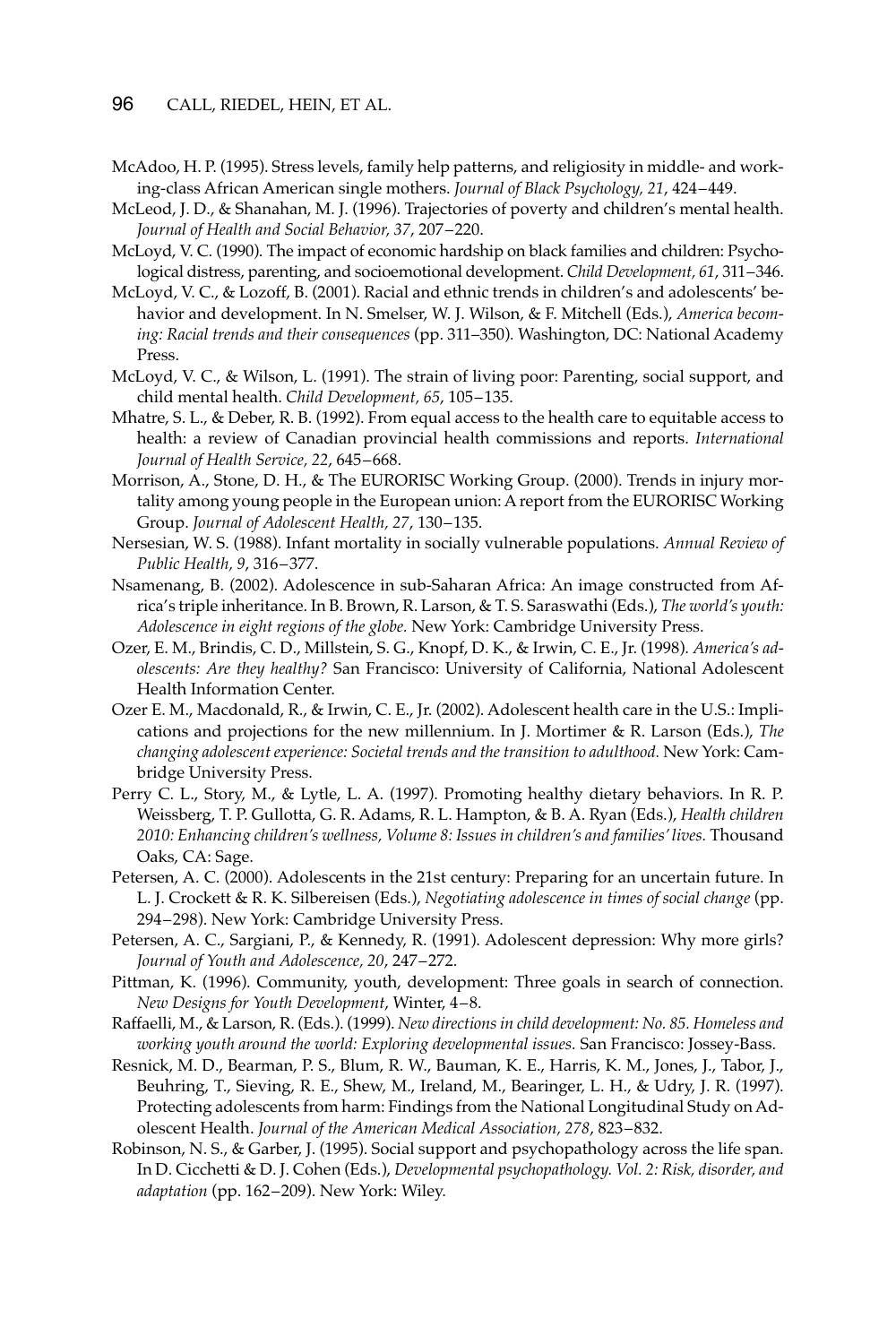- Robinson, W., Ruch-Ross, H. S., Watkins-Ferrell, P., & Lightfoot, S. L. (1993). Risk behavior in adolescents: Methodological challenges in school-based research. *School Psychology Quarterly, 8*, 241–254.
- Rutter, M. (1990). Psychosocial resilience and protective mechanisms. In J. Rolf, A. S. Masten, D. Cicchetti, K. H. Neuchterlein, & S. Weintraub (Eds.), *Risk and protective factors in the development of psychopathology* (pp. 181–214). New York: Cambridge University Press.

Santa Maria, M. (2002). Youth in Southeast Asia: Living within the continuity of tradition and the turbulence of change. In B. Brown, R. Larson, & T. S. Saraswathi (Eds.), *The world's youth: Adolescence in eight regions of the globe.* New York: Cambridge University Press.

Sen, A. (1999). *Development as freedom.* New York: Random House.

- Smith, D. J., & Rutter, M. (1995). Time trends in psychosocial disorders of youth. In M. Rutter & D. J. Smith (Eds.), *Psychosocial disorders in young people* (pp. 763–781). New York: Wiley.
- Stephenson, J. (2000). AIDS in South Africa takes center stage. *Journal of the American Medical Association, 284*, 165–167.
- Stevenson, H., & Zusho, A. (in press). Adolescence in China and Japan: Adapting to a changing environment. In B. Brown, R. Larson, & T. S. Saraswathi, (Eds.), *The world's youth: Adolescence in eight regions of the globe.* New York: Cambridge University Press.
- Stukas, A. A., Jr., Snyder, M., & Clary, E. G. (1999). The effects of "mandatory volunteerism" on intentions to volunteer. *Psychological Science, 10*, 59–64.
- Szwarcwald, C. L., Bastos, F. I., Viacava, F., & de Andrade, C. L. (1999). Income inequality and homicide rates in Rio de Janeiro, Brazil. *American Journal of Public Health, 89*, 845–850.
- United Nations Children's Fund (UNICEF). (2000). *The state of the world's children 2000.* New York: Author.
- United Nations Development Programme. (1998). *Human development report.* New York: Oxford University Press.
- Verma, S., & Saraswathi, T. S. (2002). Adolescence in India: Street urchins or Silicon Valley millionaires? In B. Brown, R. Larson, & T. S. Saraswathi (Eds.), *The world's youth: Adolescence in eight regions of the globe.* New York: Cambridge University Press.
- Welti, C. (2002). Adolescence in Latin American: Facing the future with skepticism. In B. Brown, R. Larson, & T. S. Saraswathi (Eds.), *The world's youth: Adolescence in eight regions of the globe.* New York: Cambridge University Press.
- Werner, E. E., & Smith, R. S. (1982). *Vulnerable but invincible: A study of resilient children.* New York: McGraw-Hill.
- Wilkinson, R. (1996). *Unhealthy societies: The afflictions of inequality.* New York: Routledge.
- Williams, D. R. (1990). Socioeconomic differentials in health: A review and redirection. *Social Psychology Quarterly, 53*, 81–99.
- World Health Organization (WHO). (1978). *Primary health care.* Geneva, Switzerland: World Health Organization.
- World Health Organization (WHO). (1984). *Health promotion: A discussion document on the concept and principles.* Copenhagen, Denmark: WHO Regional Office for Europe.
- World Health Organization (WHO). (1995). *The world health report: Bridging the gap.* Geneva, Switzerland: Author.
- World Health Organization (WHO). (1996). *Trends in substance use and associated health problems* [Fact sheet N127]. Retrieved June 13, 2000, from http://www.who.int/ substance\_abuse/pages/facts.html
- World Health Organization (WHO). (1997). *Substance use among street children and other children and youth in especially difficult circumstances* [Fact sheet N151]. Retrieved June 13, 2000, from http://www.who.int/substance\_abuse/pages/facts.html
- World Health Organization (WHO). (1998). *The world health report 1998: Life in the 21st century.* Geneva, Switzerland: Author.